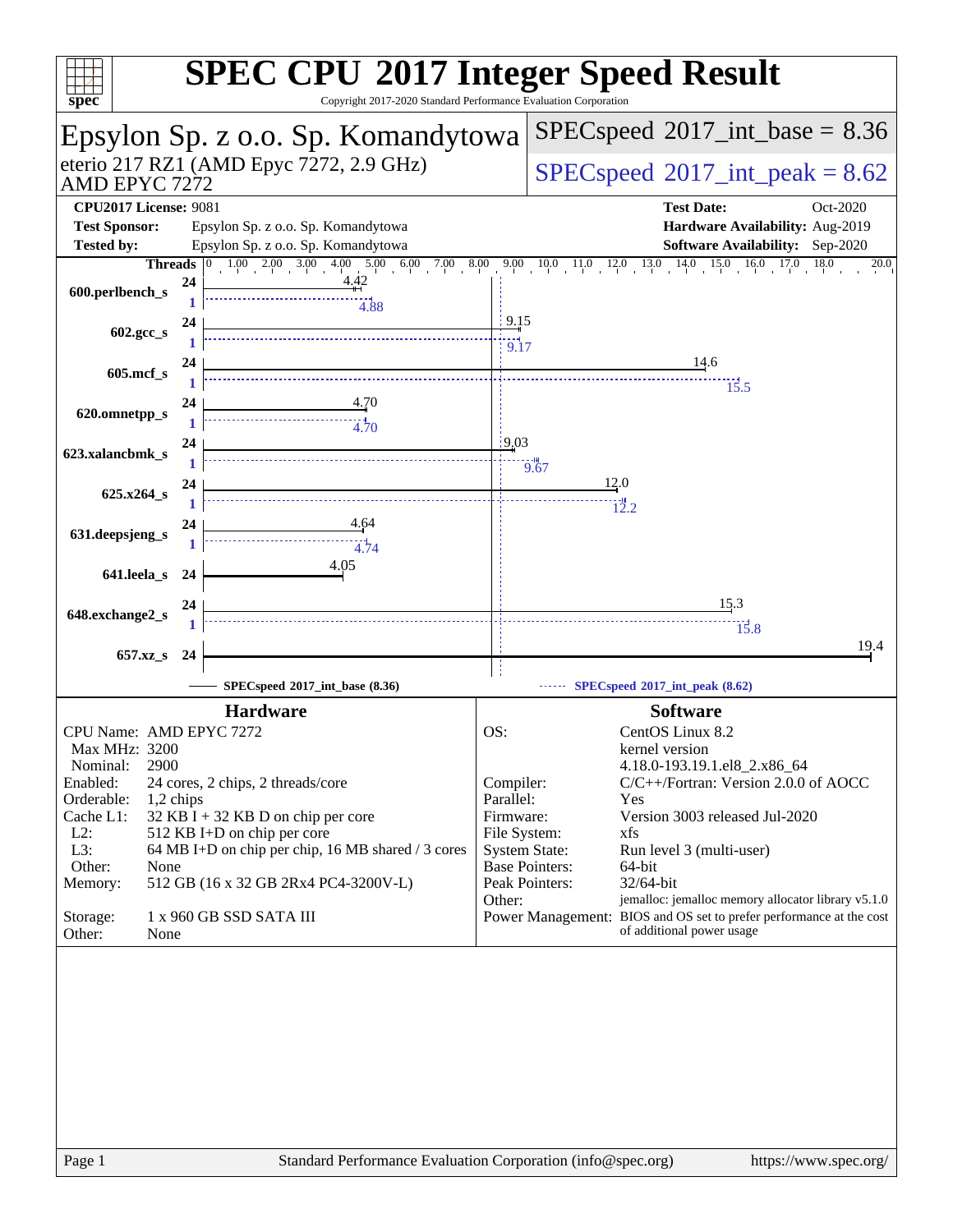

Copyright 2017-2020 Standard Performance Evaluation Corporation

#### Epsylon Sp. z o.o. Sp. Komandytowa<br>eterio 217 RZ1 (AMD Epyc 7272, 2.9 GHz) AMD EPYC 7272  $SPECspeed@2017<sub>int</sub> peak = 8.62$  $SPECspeed@2017<sub>int</sub> peak = 8.62$  $SPECspeed^{\circ}2017\_int\_base = 8.36$  $SPECspeed^{\circ}2017\_int\_base = 8.36$ **[CPU2017 License:](http://www.spec.org/auto/cpu2017/Docs/result-fields.html#CPU2017License)** 9081 **[Test Date:](http://www.spec.org/auto/cpu2017/Docs/result-fields.html#TestDate)** Oct-2020 **[Test Sponsor:](http://www.spec.org/auto/cpu2017/Docs/result-fields.html#TestSponsor)** Epsylon Sp. z o.o. Sp. Komandytowa **[Hardware Availability:](http://www.spec.org/auto/cpu2017/Docs/result-fields.html#HardwareAvailability)** Aug-2019 **[Tested by:](http://www.spec.org/auto/cpu2017/Docs/result-fields.html#Testedby)** Epsylon Sp. z o.o. Sp. Komandytowa **[Software Availability:](http://www.spec.org/auto/cpu2017/Docs/result-fields.html#SoftwareAvailability)** Sep-2020 **[Results Table](http://www.spec.org/auto/cpu2017/Docs/result-fields.html#ResultsTable) [Benchmark](http://www.spec.org/auto/cpu2017/Docs/result-fields.html#Benchmark) [Threads](http://www.spec.org/auto/cpu2017/Docs/result-fields.html#Threads) [Seconds](http://www.spec.org/auto/cpu2017/Docs/result-fields.html#Seconds) [Ratio](http://www.spec.org/auto/cpu2017/Docs/result-fields.html#Ratio) [Seconds](http://www.spec.org/auto/cpu2017/Docs/result-fields.html#Seconds) [Ratio](http://www.spec.org/auto/cpu2017/Docs/result-fields.html#Ratio) [Seconds](http://www.spec.org/auto/cpu2017/Docs/result-fields.html#Seconds) [Ratio](http://www.spec.org/auto/cpu2017/Docs/result-fields.html#Ratio) Base [Threads](http://www.spec.org/auto/cpu2017/Docs/result-fields.html#Threads) [Seconds](http://www.spec.org/auto/cpu2017/Docs/result-fields.html#Seconds) [Ratio](http://www.spec.org/auto/cpu2017/Docs/result-fields.html#Ratio) [Seconds](http://www.spec.org/auto/cpu2017/Docs/result-fields.html#Seconds) [Ratio](http://www.spec.org/auto/cpu2017/Docs/result-fields.html#Ratio) [Seconds](http://www.spec.org/auto/cpu2017/Docs/result-fields.html#Seconds) [Ratio](http://www.spec.org/auto/cpu2017/Docs/result-fields.html#Ratio) Peak** [600.perlbench\\_s](http://www.spec.org/auto/cpu2017/Docs/benchmarks/600.perlbench_s.html) 24 387 4.58 407 4.36 **[402](http://www.spec.org/auto/cpu2017/Docs/result-fields.html#Median) [4.42](http://www.spec.org/auto/cpu2017/Docs/result-fields.html#Median)** 1 364 4.88 **[364](http://www.spec.org/auto/cpu2017/Docs/result-fields.html#Median) [4.88](http://www.spec.org/auto/cpu2017/Docs/result-fields.html#Median)** 364 4.88 [602.gcc\\_s](http://www.spec.org/auto/cpu2017/Docs/benchmarks/602.gcc_s.html) 24 **[435](http://www.spec.org/auto/cpu2017/Docs/result-fields.html#Median) [9.15](http://www.spec.org/auto/cpu2017/Docs/result-fields.html#Median)** 433 9.19 436 9.14 1 434 9.17 **[434](http://www.spec.org/auto/cpu2017/Docs/result-fields.html#Median) [9.17](http://www.spec.org/auto/cpu2017/Docs/result-fields.html#Median)** 434 9.17 [605.mcf\\_s](http://www.spec.org/auto/cpu2017/Docs/benchmarks/605.mcf_s.html) 24 324 14.6 **[324](http://www.spec.org/auto/cpu2017/Docs/result-fields.html#Median) [14.6](http://www.spec.org/auto/cpu2017/Docs/result-fields.html#Median)** 325 14.5 1 **[304](http://www.spec.org/auto/cpu2017/Docs/result-fields.html#Median) [15.5](http://www.spec.org/auto/cpu2017/Docs/result-fields.html#Median)** 304 15.5 304 15.5 [620.omnetpp\\_s](http://www.spec.org/auto/cpu2017/Docs/benchmarks/620.omnetpp_s.html) 24 344 4.74 **[347](http://www.spec.org/auto/cpu2017/Docs/result-fields.html#Median) [4.70](http://www.spec.org/auto/cpu2017/Docs/result-fields.html#Median)** 348 4.69 1 348 4.68 347 4.71 **[347](http://www.spec.org/auto/cpu2017/Docs/result-fields.html#Median) [4.70](http://www.spec.org/auto/cpu2017/Docs/result-fields.html#Median)** [623.xalancbmk\\_s](http://www.spec.org/auto/cpu2017/Docs/benchmarks/623.xalancbmk_s.html) 24 **[157](http://www.spec.org/auto/cpu2017/Docs/result-fields.html#Median) [9.03](http://www.spec.org/auto/cpu2017/Docs/result-fields.html#Median)** 158 8.96 157 9.04 1 146 9.72 148 9.60 **[147](http://www.spec.org/auto/cpu2017/Docs/result-fields.html#Median) [9.67](http://www.spec.org/auto/cpu2017/Docs/result-fields.html#Median)** [625.x264\\_s](http://www.spec.org/auto/cpu2017/Docs/benchmarks/625.x264_s.html) 24 147 12.0 147 12.0 **[147](http://www.spec.org/auto/cpu2017/Docs/result-fields.html#Median) [12.0](http://www.spec.org/auto/cpu2017/Docs/result-fields.html#Median)** 1 145 12.2 **[144](http://www.spec.org/auto/cpu2017/Docs/result-fields.html#Median) [12.2](http://www.spec.org/auto/cpu2017/Docs/result-fields.html#Median)** 144 12.2 [631.deepsjeng\\_s](http://www.spec.org/auto/cpu2017/Docs/benchmarks/631.deepsjeng_s.html) 24 **[309](http://www.spec.org/auto/cpu2017/Docs/result-fields.html#Median) [4.64](http://www.spec.org/auto/cpu2017/Docs/result-fields.html#Median)** 309 4.64 310 4.63 1 302 4.74 **[302](http://www.spec.org/auto/cpu2017/Docs/result-fields.html#Median) [4.74](http://www.spec.org/auto/cpu2017/Docs/result-fields.html#Median)** 303 4.74 [641.leela\\_s](http://www.spec.org/auto/cpu2017/Docs/benchmarks/641.leela_s.html) 24 **[422](http://www.spec.org/auto/cpu2017/Docs/result-fields.html#Median) [4.05](http://www.spec.org/auto/cpu2017/Docs/result-fields.html#Median)** 422 4.04 421 4.05 24 **[422](http://www.spec.org/auto/cpu2017/Docs/result-fields.html#Median) [4.05](http://www.spec.org/auto/cpu2017/Docs/result-fields.html#Median)** 422 4.04 421 4.05 [648.exchange2\\_s](http://www.spec.org/auto/cpu2017/Docs/benchmarks/648.exchange2_s.html) 24 192 15.3 **[192](http://www.spec.org/auto/cpu2017/Docs/result-fields.html#Median) [15.3](http://www.spec.org/auto/cpu2017/Docs/result-fields.html#Median)** 192 15.3 1 186 15.8 **[186](http://www.spec.org/auto/cpu2017/Docs/result-fields.html#Median) [15.8](http://www.spec.org/auto/cpu2017/Docs/result-fields.html#Median)** 186 15.8 [657.xz\\_s](http://www.spec.org/auto/cpu2017/Docs/benchmarks/657.xz_s.html) 24 320 19.3 319 19.4 **[319](http://www.spec.org/auto/cpu2017/Docs/result-fields.html#Median) [19.4](http://www.spec.org/auto/cpu2017/Docs/result-fields.html#Median)** 24 320 19.3 319 19.4 **[319](http://www.spec.org/auto/cpu2017/Docs/result-fields.html#Median) [19.4](http://www.spec.org/auto/cpu2017/Docs/result-fields.html#Median) [SPECspeed](http://www.spec.org/auto/cpu2017/Docs/result-fields.html#SPECspeed2017intbase)[2017\\_int\\_base =](http://www.spec.org/auto/cpu2017/Docs/result-fields.html#SPECspeed2017intbase) 8.36 [SPECspeed](http://www.spec.org/auto/cpu2017/Docs/result-fields.html#SPECspeed2017intpeak)[2017\\_int\\_peak =](http://www.spec.org/auto/cpu2017/Docs/result-fields.html#SPECspeed2017intpeak) 8.62** Results appear in the [order in which they were run.](http://www.spec.org/auto/cpu2017/Docs/result-fields.html#RunOrder) Bold underlined text [indicates a median measurement](http://www.spec.org/auto/cpu2017/Docs/result-fields.html#Median). **[Compiler Notes](http://www.spec.org/auto/cpu2017/Docs/result-fields.html#CompilerNotes)** The AMD64 AOCC Compiler Suite is available at <http://developer.amd.com/amd-aocc/> **[Submit Notes](http://www.spec.org/auto/cpu2017/Docs/result-fields.html#SubmitNotes)** The config file option 'submit' was used. 'numactl' was used to bind copies to the cores. See the configuration file for details. **[Operating System Notes](http://www.spec.org/auto/cpu2017/Docs/result-fields.html#OperatingSystemNotes)** 'ulimit -s unlimited' was used to set environment stack size 'ulimit -l 2097152' was used to set environment locked pages in memory limit runcpu command invoked through numactl i.e.: numactl --interleave=all runcpu <etc> Set dirty\_ratio=8 to limit dirty cache to 8% of memory Set swappiness=1 to swap only if necessary

Set zone\_reclaim\_mode=1 to free local node memory and avoid remote memory sync then drop\_caches=3 to reset caches before invoking runcpu

dirty ratio, swappiness, zone reclaim mode and drop caches were all set using privileged echo (e.g. echo 1 > /proc/sys/vm/swappiness).

Transparent huge pages set to 'always' for this run (OS default)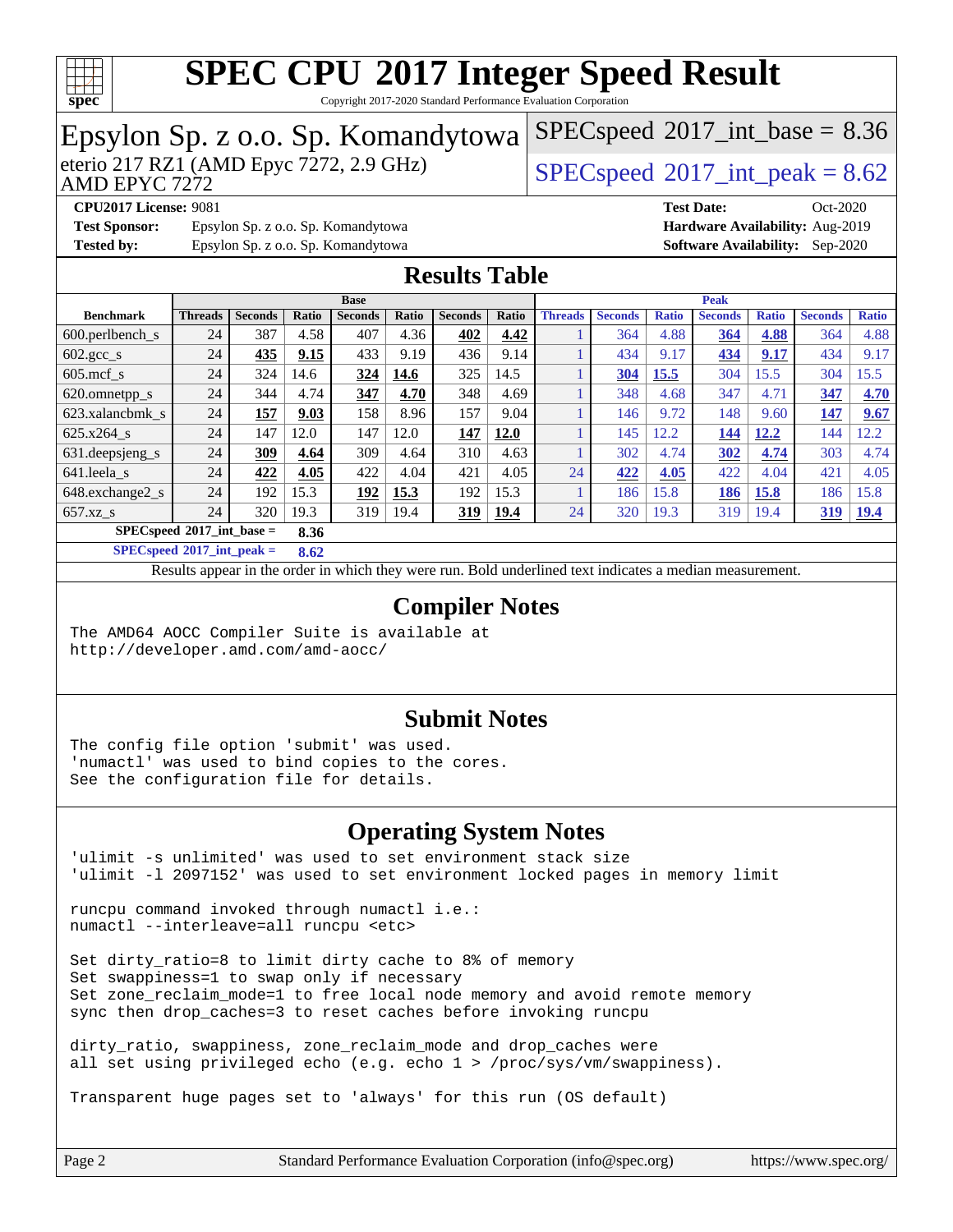

Copyright 2017-2020 Standard Performance Evaluation Corporation

| Epsylon Sp. z o.o. Sp. Komandytowa                                                              |                                                                                                                                                                                                                                                   |  | $SPEC speed^{\circ}2017\_int\_base = 8.36$ |  |                                    |                   |                                        |          |
|-------------------------------------------------------------------------------------------------|---------------------------------------------------------------------------------------------------------------------------------------------------------------------------------------------------------------------------------------------------|--|--------------------------------------------|--|------------------------------------|-------------------|----------------------------------------|----------|
| eterio 217 RZ1 (AMD Epyc 7272, 2.9 GHz)<br>AMD EPYC 7272                                        |                                                                                                                                                                                                                                                   |  | $SPEC speed^{\circ}2017\_int\_peak = 8.62$ |  |                                    |                   |                                        |          |
| <b>CPU2017 License: 9081</b>                                                                    |                                                                                                                                                                                                                                                   |  |                                            |  |                                    | <b>Test Date:</b> |                                        | Oct-2020 |
| <b>Test Sponsor:</b>                                                                            | Epsylon Sp. z o.o. Sp. Komandytowa                                                                                                                                                                                                                |  |                                            |  |                                    |                   | Hardware Availability: Aug-2019        |          |
| <b>Tested by:</b>                                                                               | Epsylon Sp. z o.o. Sp. Komandytowa                                                                                                                                                                                                                |  |                                            |  |                                    |                   | <b>Software Availability:</b> Sep-2020 |          |
|                                                                                                 |                                                                                                                                                                                                                                                   |  |                                            |  | <b>Environment Variables Notes</b> |                   |                                        |          |
| LD_LIBRARY_PATH =<br>OMP_DYNAMIC = "false"<br>OMP_SCHEDULE = "static"<br>OMP STACKSIZE = "128M" | Environment variables set by runcpu before the start of the run:<br>$GOMP_CPU_AFFINITY = "0-47"$<br>"/home/CPU2017-1.1.0/amd_speed_aocc200_rome_C_lib/64;/home/CPU2017-1.1.0<br>/amd_speed_aocc200_rome_C_lib/32:"<br>MALLOC_CONF = "retain:true" |  |                                            |  |                                    |                   |                                        |          |
| OMP_THREAD_LIMIT = "48"<br>$GOMP_CPU_AFFINITY = "0"$                                            | Environment variables set by runcpu during the 600.perlbench_s peak run:                                                                                                                                                                          |  |                                            |  |                                    |                   |                                        |          |
| GOMP_CPU_AFFINITY = "0"                                                                         | Environment variables set by runcpu during the 602.gcc_s peak run:                                                                                                                                                                                |  |                                            |  |                                    |                   |                                        |          |
| GOMP_CPU_AFFINITY = "0"                                                                         | Environment variables set by runcpu during the 605.mcf_s peak run:                                                                                                                                                                                |  |                                            |  |                                    |                   |                                        |          |
| GOMP_CPU_AFFINITY = "0"                                                                         | Environment variables set by runcpu during the 620.omnetpp_s peak run:                                                                                                                                                                            |  |                                            |  |                                    |                   |                                        |          |
| GOMP_CPU_AFFINITY = "0"<br>OMP_STACKSIZE = "128M"                                               | Environment variables set by runcpu during the 623.xalancbmk_s peak run:                                                                                                                                                                          |  |                                            |  |                                    |                   |                                        |          |
| GOMP CPU AFFINITY = "0"                                                                         | Environment variables set by runcpu during the 625.x264_s peak run:                                                                                                                                                                               |  |                                            |  |                                    |                   |                                        |          |
| GOMP_CPU_AFFINITY = "0"                                                                         | Environment variables set by runcpu during the 631.deepsjeng_s peak run:                                                                                                                                                                          |  |                                            |  |                                    |                   |                                        |          |
|                                                                                                 | Environment variables set by runcpu during the 648. exchange2_s peak run:<br>GOMP_CPU_AFFINITY = "0"                                                                                                                                              |  |                                            |  |                                    |                   |                                        |          |
|                                                                                                 |                                                                                                                                                                                                                                                   |  | Conoral Notos                              |  |                                    |                   |                                        |          |

### **[General Notes](http://www.spec.org/auto/cpu2017/Docs/result-fields.html#GeneralNotes)**

Binaries were compiled on a system with 2x AMD EPYC 7601 CPU + 512GB Memory using Fedora 26 NA: The test sponsor attests, as of date of publication, that CVE-2017-5754 (Meltdown) is mitigated in the system as tested and documented. Yes: The test sponsor attests, as of date of publication, that CVE-2017-5753 (Spectre variant 1) is mitigated in the system as tested and documented. Yes: The test sponsor attests, as of date of publication, that CVE-2017-5715 (Spectre variant 2)

| Page 3<br>Standard Performance Evaluation Corporation (info@spec.org)<br>https://www.spec.org/ |
|------------------------------------------------------------------------------------------------|
|------------------------------------------------------------------------------------------------|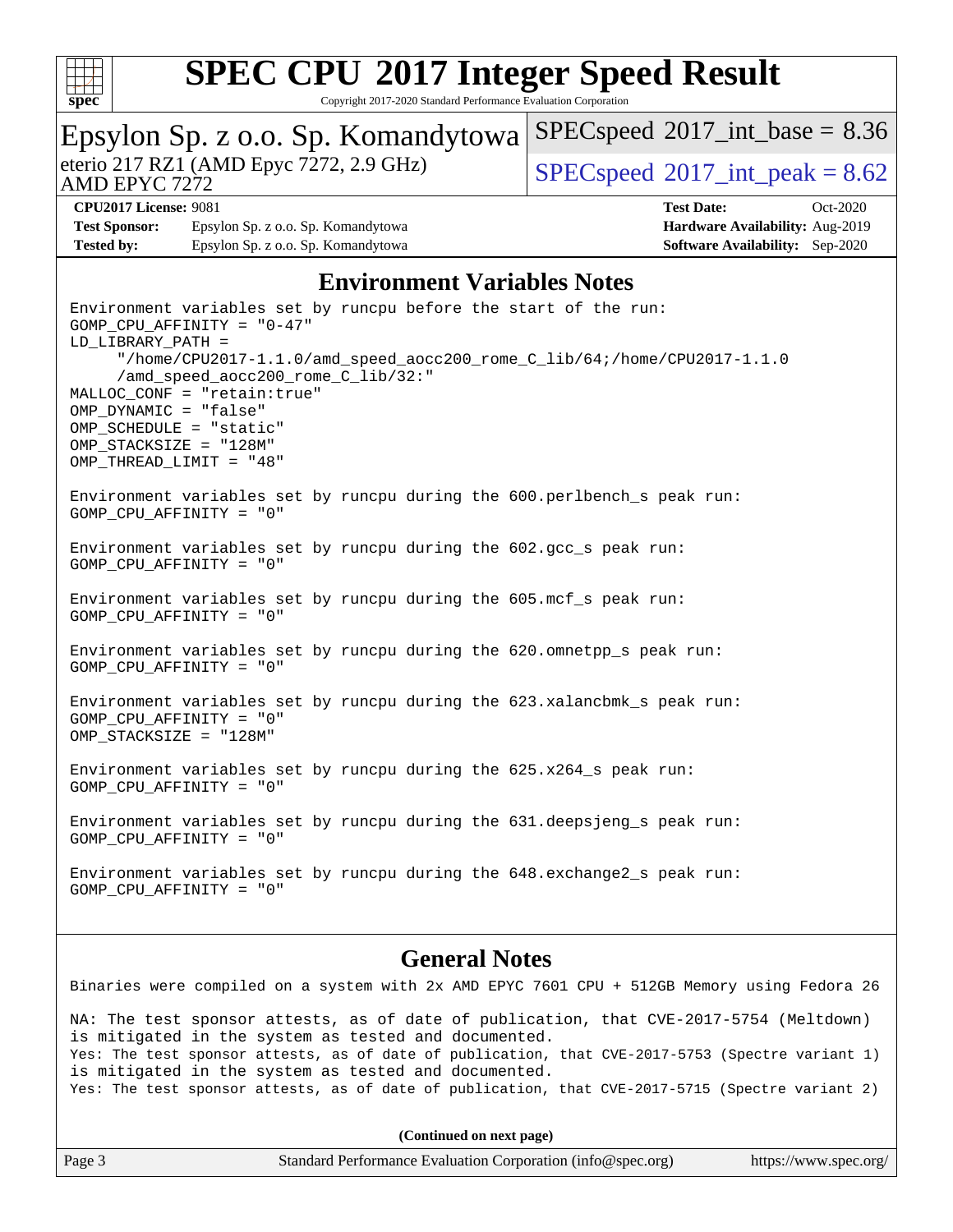

Copyright 2017-2020 Standard Performance Evaluation Corporation

### Epsylon Sp. z o.o. Sp. Komandytowa

AMD EPYC 7272

eterio 217 RZ1 (AMD Epyc 7272, 2.9 GHz)  $\text{SPEC speed} \textcircled{ } 2017 \text{ int peak} = 8.62$ 

 $SPECspeed^{\circ}2017\_int\_base = 8.36$  $SPECspeed^{\circ}2017\_int\_base = 8.36$ 

**[Test Sponsor:](http://www.spec.org/auto/cpu2017/Docs/result-fields.html#TestSponsor)** Epsylon Sp. z o.o. Sp. Komandytowa **[Hardware Availability:](http://www.spec.org/auto/cpu2017/Docs/result-fields.html#HardwareAvailability)** Aug-2019 **[Tested by:](http://www.spec.org/auto/cpu2017/Docs/result-fields.html#Testedby)** Epsylon Sp. z o.o. Sp. Komandytowa **[Software Availability:](http://www.spec.org/auto/cpu2017/Docs/result-fields.html#SoftwareAvailability)** Sep-2020

# **[CPU2017 License:](http://www.spec.org/auto/cpu2017/Docs/result-fields.html#CPU2017License)** 9081 **[Test Date:](http://www.spec.org/auto/cpu2017/Docs/result-fields.html#TestDate)** Oct-2020

### **[General Notes \(Continued\)](http://www.spec.org/auto/cpu2017/Docs/result-fields.html#GeneralNotes)**

is mitigated in the system as tested and documented.

jemalloc: configured and built with GCC v9.1.0 in Ubuntu 19.04 with -O3 -znver2 -flto jemalloc 5.1.0 is available here: <https://github.com/jemalloc/jemalloc/releases/download/5.1.0/jemalloc-5.1.0.tar.bz2>

### **[Platform Notes](http://www.spec.org/auto/cpu2017/Docs/result-fields.html#PlatformNotes)**

Page 4 Standard Performance Evaluation Corporation [\(info@spec.org\)](mailto:info@spec.org) <https://www.spec.org/> BIOS settings: Power phase shedding = Disabled SVM Mode = Disabled SR-IOV support = Disabled DRAM Scrub time = Disabled NUMA nodes per socket = NPS4 Determinism Slider = Power Sysinfo program /home/CPU2017-1.1.0/bin/sysinfo Rev: r6365 of 2019-08-21 295195f888a3d7edb1e6e46a485a0011 running on Zyxel Sat Oct 24 11:33:27 2020 SUT (System Under Test) info as seen by some common utilities. For more information on this section, see <https://www.spec.org/cpu2017/Docs/config.html#sysinfo> From /proc/cpuinfo model name : AMD EPYC 7272 12-Core Processor 2 "physical id"s (chips) 48 "processors" cores, siblings (Caution: counting these is hw and system dependent. The following excerpts from /proc/cpuinfo might not be reliable. Use with caution.) cpu cores : 12 siblings : 24 physical 0: cores 0 1 2 4 5 6 8 9 10 12 13 14 physical 1: cores 0 1 2 4 5 6 8 9 10 12 13 14 From lscpu: Architecture: x86\_64 CPU op-mode(s): 32-bit, 64-bit Byte Order: Little Endian  $CPU(s):$  48 On-line CPU(s) list: 0-47 Thread(s) per core: 2 Core(s) per socket: 12 Socket(s): 2 NUMA node(s): 2 **(Continued on next page)**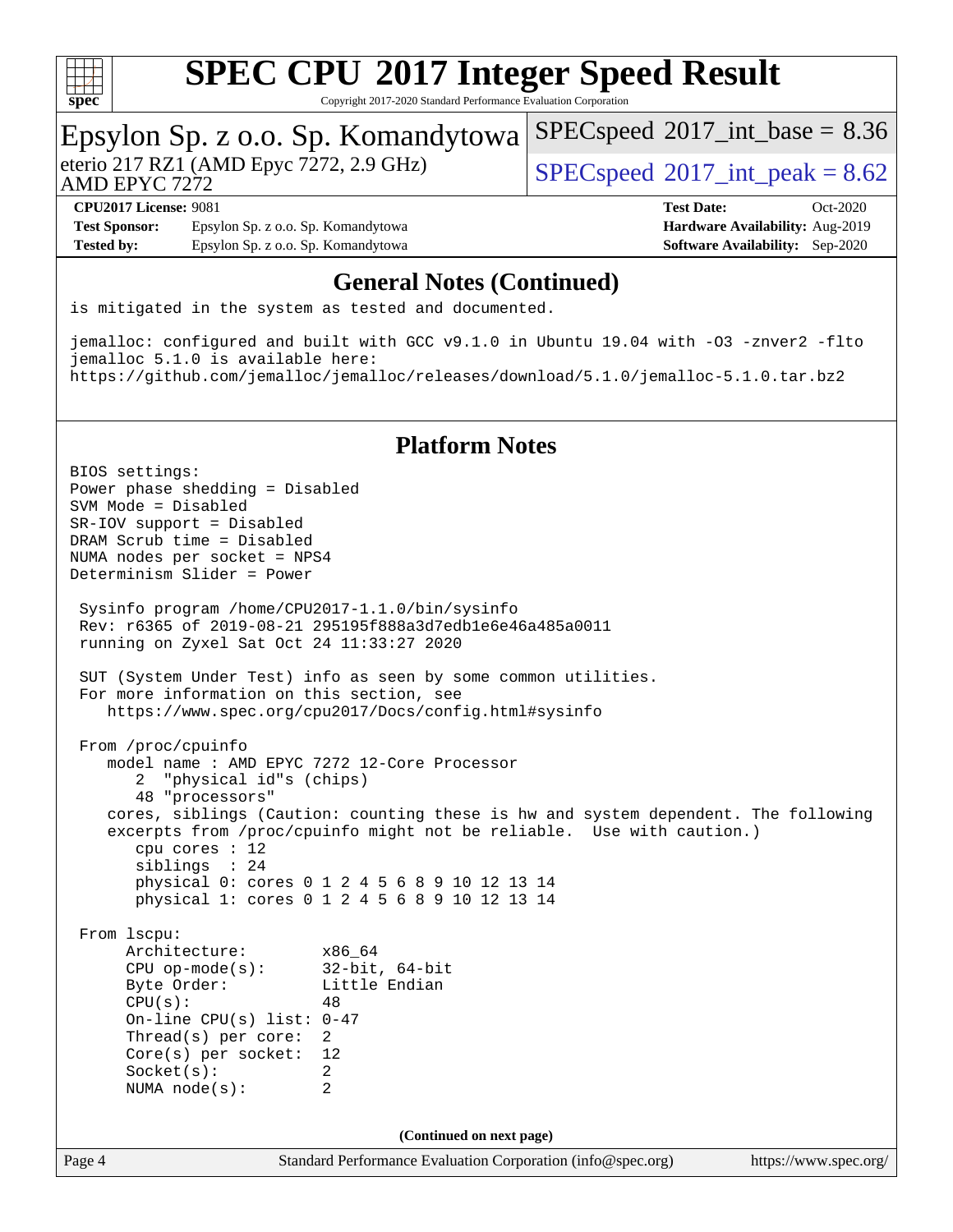

Copyright 2017-2020 Standard Performance Evaluation Corporation

# Epsylon Sp. z o.o. Sp. Komandytowa<br>eterio 217 RZ1 (AMD Epyc 7272, 2.9 GHz)

 $SPECspeed*2017\_int\_peak = 8.62$  $SPECspeed*2017\_int\_peak = 8.62$ 

 $SPEC speed$ <sup>®</sup> $2017$ \_int\_base = 8.36

#### AMD EPYC 7272 **[CPU2017 License:](http://www.spec.org/auto/cpu2017/Docs/result-fields.html#CPU2017License)** 9081 **[Test Date:](http://www.spec.org/auto/cpu2017/Docs/result-fields.html#TestDate)** Oct-2020

[Test Sponsor:](http://www.spec.org/auto/cpu2017/Docs/result-fields.html#TestSponsor) Epsylon Sp. z o.o. Sp. Komandytowa **[Hardware Availability:](http://www.spec.org/auto/cpu2017/Docs/result-fields.html#HardwareAvailability)** Aug-2019 **[Tested by:](http://www.spec.org/auto/cpu2017/Docs/result-fields.html#Testedby)** Epsylon Sp. z o.o. Sp. Komandytowa **[Software Availability:](http://www.spec.org/auto/cpu2017/Docs/result-fields.html#SoftwareAvailability)** Sep-2020

### **[Platform Notes \(Continued\)](http://www.spec.org/auto/cpu2017/Docs/result-fields.html#PlatformNotes)**

|      | Vendor ID:                        | AuthenticAMD                                                                         |
|------|-----------------------------------|--------------------------------------------------------------------------------------|
|      | CPU family:                       | 23                                                                                   |
|      | Model:                            | 49                                                                                   |
|      | Model name:                       | AMD EPYC 7272 12-Core Processor                                                      |
|      | Stepping:                         | $\Omega$                                                                             |
|      | CPU MHz:                          | 2605.217                                                                             |
|      | CPU max MHz:                      | 2900.0000                                                                            |
|      | CPU min MHz:                      | 1500.0000                                                                            |
|      | BogoMIPS:                         | 5799.98                                                                              |
|      | Virtualization:                   | $AMD-V$                                                                              |
|      | L1d cache:                        | 32K                                                                                  |
|      | Lli cache:                        | 32K                                                                                  |
|      | L2 cache:                         | 512K                                                                                 |
|      | L3 cache:                         | 16384K                                                                               |
|      | NUMA node0 $CPU(s): 0-11, 24-35$  |                                                                                      |
|      | NUMA nodel $CPU(s): 12-23, 36-47$ |                                                                                      |
|      | Flags:                            | fpu vme de pse tsc msr pae mce cx8 apic sep mtrr pge mca cmov                        |
|      |                                   | pat pse36 clflush mmx fxsr sse sse2 ht syscall nx mmxext fxsr_opt pdpe1gb rdtscp lm  |
|      |                                   | constant_tsc rep_good nopl nonstop_tsc cpuid extd_apicid aperfmperf pni pclmulqdq    |
|      |                                   | monitor ssse3 fma cx16 sse4_1 sse4_2 movbe popcnt aes xsave avx f16c rdrand lahf_lm  |
|      |                                   | cmp_legacy svm extapic cr8_legacy abm sse4a misalignsse 3dnowprefetch osvw ibs       |
|      |                                   | skinit wdt tce topoext perfctr_core perfctr_nb bpext perfctr_llc mwaitx cpb cat_13   |
|      |                                   | cdp_13 hw_pstate sme ssbd mba sev ibrs ibpb stibp vmmcall fsgsbase bmil avx2 smep    |
|      |                                   | bmi2 cqm rdt_a rdseed adx smap clflushopt clwb sha_ni xsaveopt xsavec xgetbvl xsaves |
|      |                                   | cqm_llc cqm_occup_llc cqm_mbm_total cqm_mbm_local clzero irperf xsaveerptr wbnoinvd  |
|      |                                   | arat npt lbrv svm_lock nrip_save tsc_scale vmcb_clean flushbyasid decodeassists      |
|      |                                   | pausefilter pfthreshold avic v vmsave vmload vgif umip rdpid overflow recov succor   |
|      | smca                              |                                                                                      |
|      |                                   |                                                                                      |
|      | /proc/cpuinfo cache data          |                                                                                      |
|      | cache size : 512 KB               |                                                                                      |
|      |                                   |                                                                                      |
|      |                                   | From numactl --hardware WARNING: a numactl 'node' might or might not correspond to a |
|      | physical chip.                    |                                                                                      |
|      | available: $2$ nodes $(0-1)$      |                                                                                      |
|      |                                   | node 0 cpus: 0 1 2 3 4 5 6 7 8 9 10 11 24 25 26 27 28 29 30 31 32 33 34 35           |
|      | node 0 size: 257553 MB            |                                                                                      |
|      | node 0 free: 257225 MB            |                                                                                      |
|      |                                   | node 1 cpus: 12 13 14 15 16 17 18 19 20 21 22 23 36 37 38 39 40 41 42 43 44 45 46 47 |
|      | node 1 size: 258041 MB            |                                                                                      |
|      | node 1 free: 257253 MB            |                                                                                      |
|      | node distances:                   |                                                                                      |
| node | $\mathbf 0$<br>$\mathbf{1}$       |                                                                                      |
|      | $10$<br>32<br>0:                  |                                                                                      |
|      | 32<br>1:                          |                                                                                      |
|      | 10                                |                                                                                      |
|      | From /proc/meminfo                |                                                                                      |
|      |                                   |                                                                                      |
|      |                                   |                                                                                      |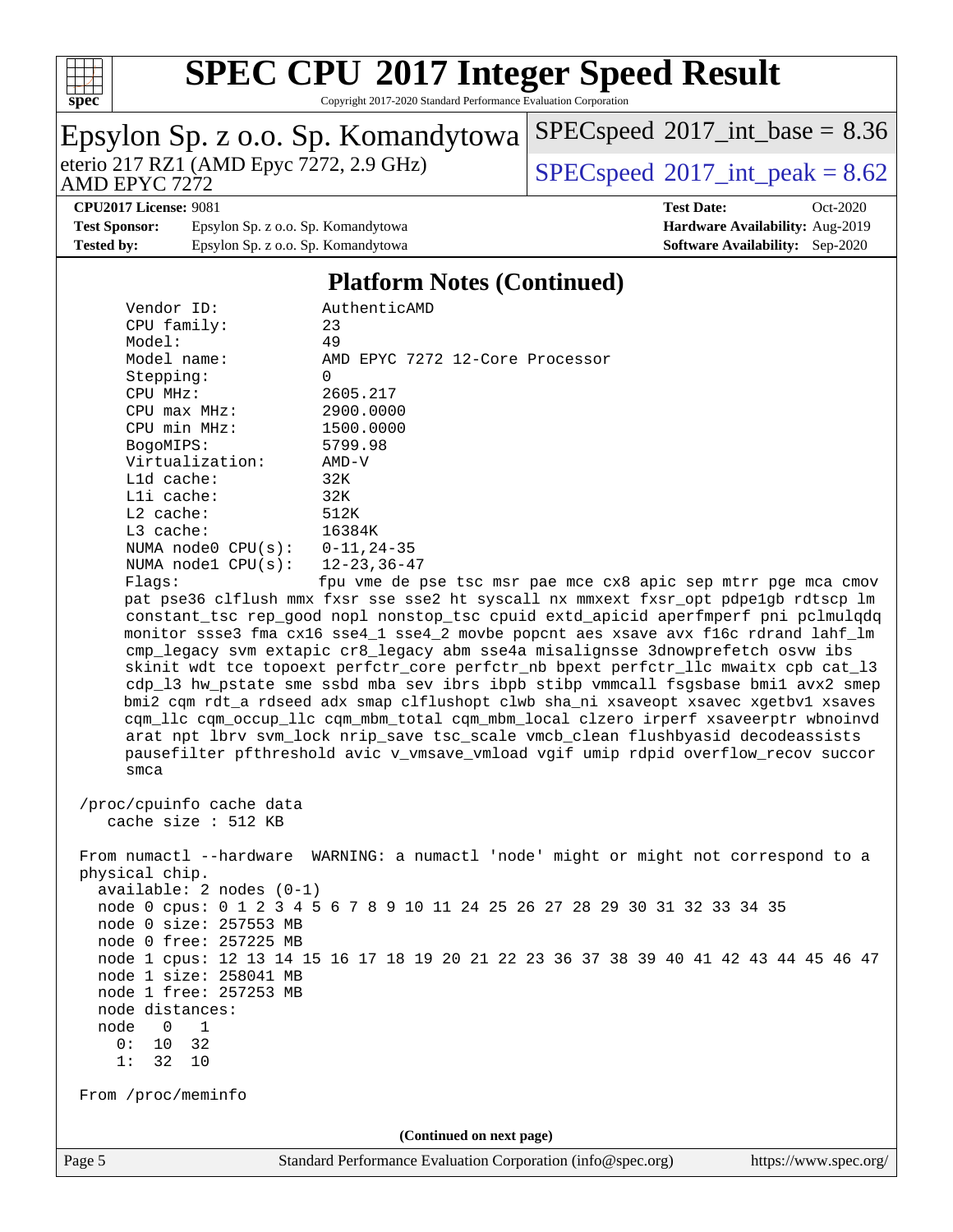

Copyright 2017-2020 Standard Performance Evaluation Corporation

| Epsylon Sp. z o.o. Sp. Komandytowa<br>eterio 217 RZ1 (AMD Epyc 7272, 2.9 GHz)<br>AMD EPYC 7272 |                                                             | $SPEC speed^{\circ}2017$ int base = 8.36                                                         |  |
|------------------------------------------------------------------------------------------------|-------------------------------------------------------------|--------------------------------------------------------------------------------------------------|--|
|                                                                                                |                                                             | $SPEC speed^{\circ}2017\_int\_peak = 8.62$                                                       |  |
| CPU2017 License: 9081                                                                          |                                                             | <b>Test Date:</b><br>Oct-2020                                                                    |  |
| <b>Test Sponsor:</b>                                                                           | Epsylon Sp. z o.o. Sp. Komandytowa                          | Hardware Availability: Aug-2019                                                                  |  |
| <b>Tested by:</b>                                                                              | Epsylon Sp. z o.o. Sp. Komandytowa                          | <b>Software Availability:</b> Sep-2020                                                           |  |
|                                                                                                | <b>Platform Notes (Continued)</b>                           |                                                                                                  |  |
| MemTotal:                                                                                      | 527968712 kB                                                |                                                                                                  |  |
| HugePages_Total:<br>Hugepagesize:                                                              | $\Omega$<br>2048 kB                                         |                                                                                                  |  |
|                                                                                                | From /etc/*release* /etc/*version*                          |                                                                                                  |  |
|                                                                                                | centos-release: CentOS Linux release 8.2.2004 (Core)        |                                                                                                  |  |
|                                                                                                |                                                             | centos-release-upstream: Derived from Red Hat Enterprise Linux 8.2 (Source)                      |  |
| os-release:                                                                                    |                                                             |                                                                                                  |  |
|                                                                                                | NAME="CentOS Linux"<br>VERSION="8 (Core)"                   |                                                                                                  |  |
|                                                                                                | ID="centos"                                                 |                                                                                                  |  |
|                                                                                                | ID LIKE="rhel fedora"                                       |                                                                                                  |  |
|                                                                                                | VERSION_ID="8"                                              |                                                                                                  |  |
|                                                                                                | PLATFORM_ID="platform:el8"                                  |                                                                                                  |  |
|                                                                                                | PRETTY_NAME="CentOS Linux 8 (Core)"                         |                                                                                                  |  |
|                                                                                                | ANSI_COLOR="0;31"                                           |                                                                                                  |  |
|                                                                                                | redhat-release: CentOS Linux release 8.2.2004 (Core)        |                                                                                                  |  |
|                                                                                                | system-release: CentOS Linux release 8.2.2004 (Core)        |                                                                                                  |  |
|                                                                                                | system-release-cpe: cpe:/o:centos:centos:8                  |                                                                                                  |  |
| uname $-a$ :                                                                                   | x86_64 x86_64 GNU/Linux                                     | Linux Zyxel 4.18.0-193.19.1.el8_2.x86_64 #1 SMP Mon Sep 14 14:37:00 UTC 2020 x86_64              |  |
|                                                                                                | Kernel self-reported vulnerability status:                  |                                                                                                  |  |
| itlb multihit:                                                                                 |                                                             | Not affected                                                                                     |  |
|                                                                                                | CVE-2018-3620 (L1 Terminal Fault):                          | Not affected                                                                                     |  |
|                                                                                                | Microarchitectural Data Sampling:                           | Not affected                                                                                     |  |
|                                                                                                | CVE-2017-5754 (Meltdown):                                   | Not affected                                                                                     |  |
|                                                                                                |                                                             | CVE-2018-3639 (Speculative Store Bypass): Mitigation: Speculative Store Bypass disabled          |  |
|                                                                                                | $CVE-2017-5753$ (Spectre variant 1):                        | via prctl and seccomp<br>Mitigation: usercopy/swapgs barriers and __user<br>pointer sanitization |  |
|                                                                                                | CVE-2017-5715 (Spectre variant 2):                          | Mitigation: Full AMD retpoline, IBPB:<br>conditional, IBRS_FW, STIBP: conditional, RSB           |  |
|                                                                                                |                                                             | filling                                                                                          |  |
| $srbds$ :                                                                                      |                                                             | Not affected                                                                                     |  |
| tsx_async_abort:                                                                               |                                                             | Not affected                                                                                     |  |
|                                                                                                | run-level 3 Jun 22 11:12                                    |                                                                                                  |  |
|                                                                                                | SPEC is set to: /home/CPU2017-1.1.0                         |                                                                                                  |  |
| Filesystem                                                                                     |                                                             | Type Size Used Avail Use% Mounted on                                                             |  |
|                                                                                                | /dev/mapper/cl_zyxel-home xfs<br>839G 9.8G 829G             | 2% /home                                                                                         |  |
|                                                                                                | From /sys/devices/virtual/dmi/id                            |                                                                                                  |  |
|                                                                                                | (Continued on next page)                                    |                                                                                                  |  |
| Page 6                                                                                         | Standard Performance Evaluation Corporation (info@spec.org) | https://www.spec.org/                                                                            |  |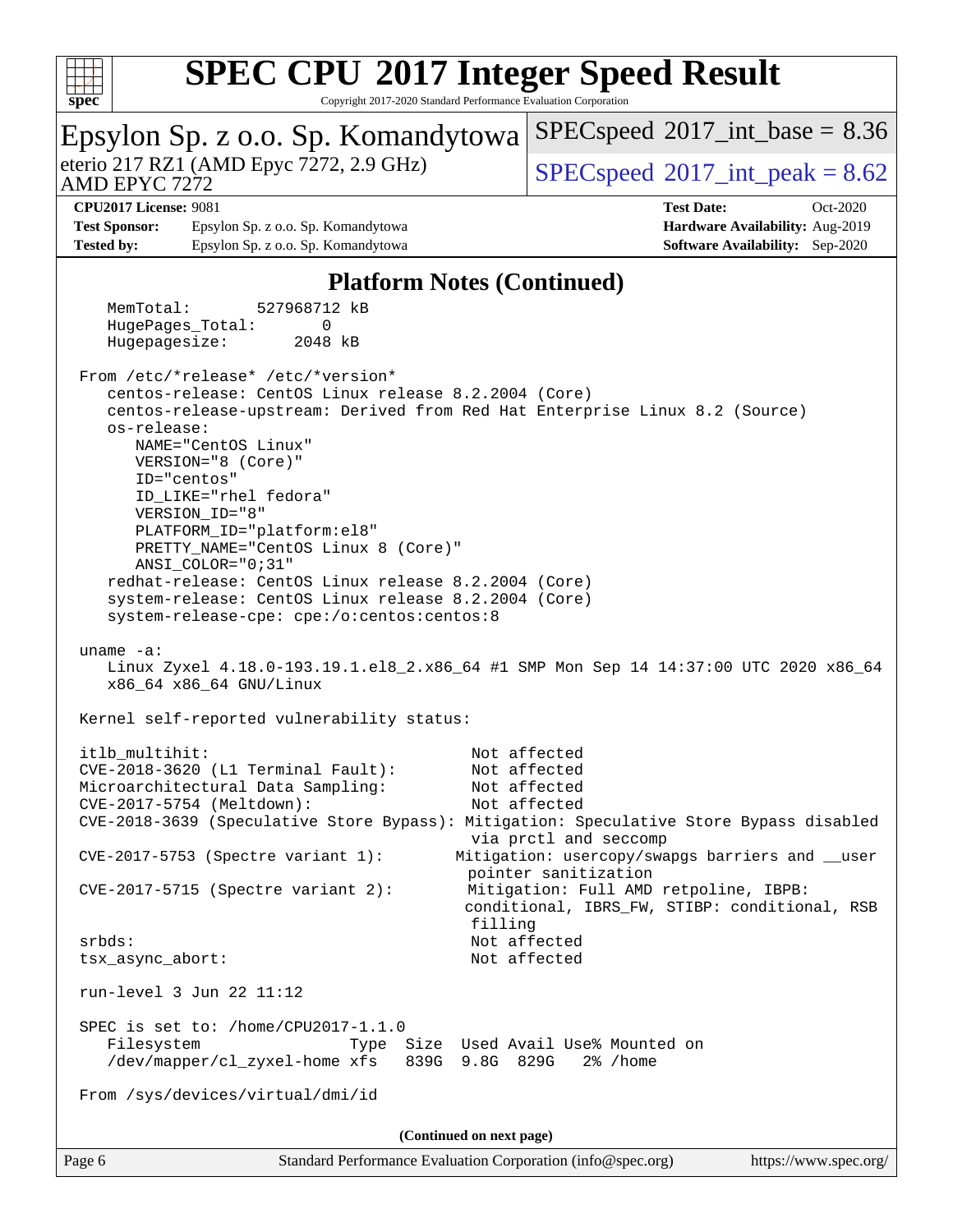

Copyright 2017-2020 Standard Performance Evaluation Corporation

|                                                                                                                                                                                                                                                                    | Epsylon Sp. z o.o. Sp. Komandytowa                                                                                                                                                                                                                                                                                                             | $SPEC speed^{\circ}2017\_int\_base = 8.36$ |                                                                                  |  |  |
|--------------------------------------------------------------------------------------------------------------------------------------------------------------------------------------------------------------------------------------------------------------------|------------------------------------------------------------------------------------------------------------------------------------------------------------------------------------------------------------------------------------------------------------------------------------------------------------------------------------------------|--------------------------------------------|----------------------------------------------------------------------------------|--|--|
| eterio 217 RZ1 (AMD Epyc 7272, 2.9 GHz)<br>AMD EPYC 7272                                                                                                                                                                                                           |                                                                                                                                                                                                                                                                                                                                                | $SPEC speed^{\circ}2017\_int\_peak = 8.62$ |                                                                                  |  |  |
| <b>CPU2017 License: 9081</b><br><b>Test Sponsor:</b><br><b>Tested by:</b>                                                                                                                                                                                          | Epsylon Sp. z o.o. Sp. Komandytowa<br>Epsylon Sp. z o.o. Sp. Komandytowa                                                                                                                                                                                                                                                                       | <b>Test Date:</b>                          | $Oct-2020$<br>Hardware Availability: Aug-2019<br>Software Availability: Sep-2020 |  |  |
|                                                                                                                                                                                                                                                                    | <b>Platform Notes (Continued)</b>                                                                                                                                                                                                                                                                                                              |                                            |                                                                                  |  |  |
|                                                                                                                                                                                                                                                                    | BIOS: American Megatrends Inc. 3003 07/10/2020<br>Vendor: ASUSTeK COMPUTER INC.<br>Product: KNPP-D32-R Series<br>Product Family: Server<br>Serial: System Serial Number                                                                                                                                                                        |                                            |                                                                                  |  |  |
| Memory:                                                                                                                                                                                                                                                            | Additional information from dmidecode follows. WARNING: Use caution when you interpret<br>this section. The 'dmidecode' program reads system data which is "intended to allow<br>hardware to be accurately determined", but the intent may not be met, as there are<br>frequent changes to hardware, firmware, and the "DMTF SMBIOS" standard. |                                            |                                                                                  |  |  |
|                                                                                                                                                                                                                                                                    | 16x Micron Technology 36ASF4G72PZ-3G2E2 32 kB 2 rank 3200<br>16x Unknown Unknown                                                                                                                                                                                                                                                               |                                            |                                                                                  |  |  |
| (End of data from sysinfo program)                                                                                                                                                                                                                                 |                                                                                                                                                                                                                                                                                                                                                |                                            |                                                                                  |  |  |
|                                                                                                                                                                                                                                                                    | <b>Compiler Version Notes</b>                                                                                                                                                                                                                                                                                                                  |                                            |                                                                                  |  |  |
| С                                                                                                                                                                                                                                                                  | 600.perlbench_s(base, peak) 602.gcc_s(base, peak) 605.mcf_s(base,<br>peak) 625.x264_s(base, peak) 657.xz_s(base, peak)                                                                                                                                                                                                                         |                                            |                                                                                  |  |  |
| Thread model: posix                                                                                                                                                                                                                                                | AOCC.LLVM.2.0.0.B191.2019_07_19 clang version 8.0.0 (CLANG: Jenkins<br>AOCC_2_0_0-Build#191) (based on LLVM AOCC.LLVM.2.0.0.B191.2019_07_19)<br>Target: x86_64-unknown-linux-gnu                                                                                                                                                               |                                            |                                                                                  |  |  |
| InstalledDir: /sppo/dev/compilers/aocc-compiler-2.0.0/bin                                                                                                                                                                                                          |                                                                                                                                                                                                                                                                                                                                                |                                            |                                                                                  |  |  |
| 623.xalancbmk_s(peak)<br>C++                                                                                                                                                                                                                                       |                                                                                                                                                                                                                                                                                                                                                |                                            |                                                                                  |  |  |
| AOCC.LLVM.2.0.0.B191.2019_07_19 clang version 8.0.0 (CLANG: Jenkins<br>AOCC_2_0_0-Build#191) (based on LLVM AOCC.LLVM.2.0.0.B191.2019_07_19)<br>Target: i386-unknown-linux-gnu<br>Thread model: posix<br>InstalledDir: /sppo/dev/compilers/aocc-compiler-2.0.0/bin |                                                                                                                                                                                                                                                                                                                                                |                                            |                                                                                  |  |  |
|                                                                                                                                                                                                                                                                    |                                                                                                                                                                                                                                                                                                                                                |                                            |                                                                                  |  |  |
| $C++$                                                                                                                                                                                                                                                              | 620.omnetpp_s(base, peak) 623.xalancbmk_s(base)<br>631.deepsjeng_s(base, peak) 641.leela_s(base, peak)                                                                                                                                                                                                                                         | --------------------------------           |                                                                                  |  |  |
| AOCC.LLVM.2.0.0.B191.2019_07_19 clang version 8.0.0 (CLANG: Jenkins<br>AOCC_2_0_0-Build#191) (based on LLVM AOCC.LLVM.2.0.0.B191.2019_07_19)<br>Target: x86_64-unknown-linux-gnu                                                                                   |                                                                                                                                                                                                                                                                                                                                                |                                            |                                                                                  |  |  |
|                                                                                                                                                                                                                                                                    | (Continued on next page)                                                                                                                                                                                                                                                                                                                       |                                            |                                                                                  |  |  |
| Page 7                                                                                                                                                                                                                                                             | Standard Performance Evaluation Corporation (info@spec.org)                                                                                                                                                                                                                                                                                    |                                            | https://www.spec.org/                                                            |  |  |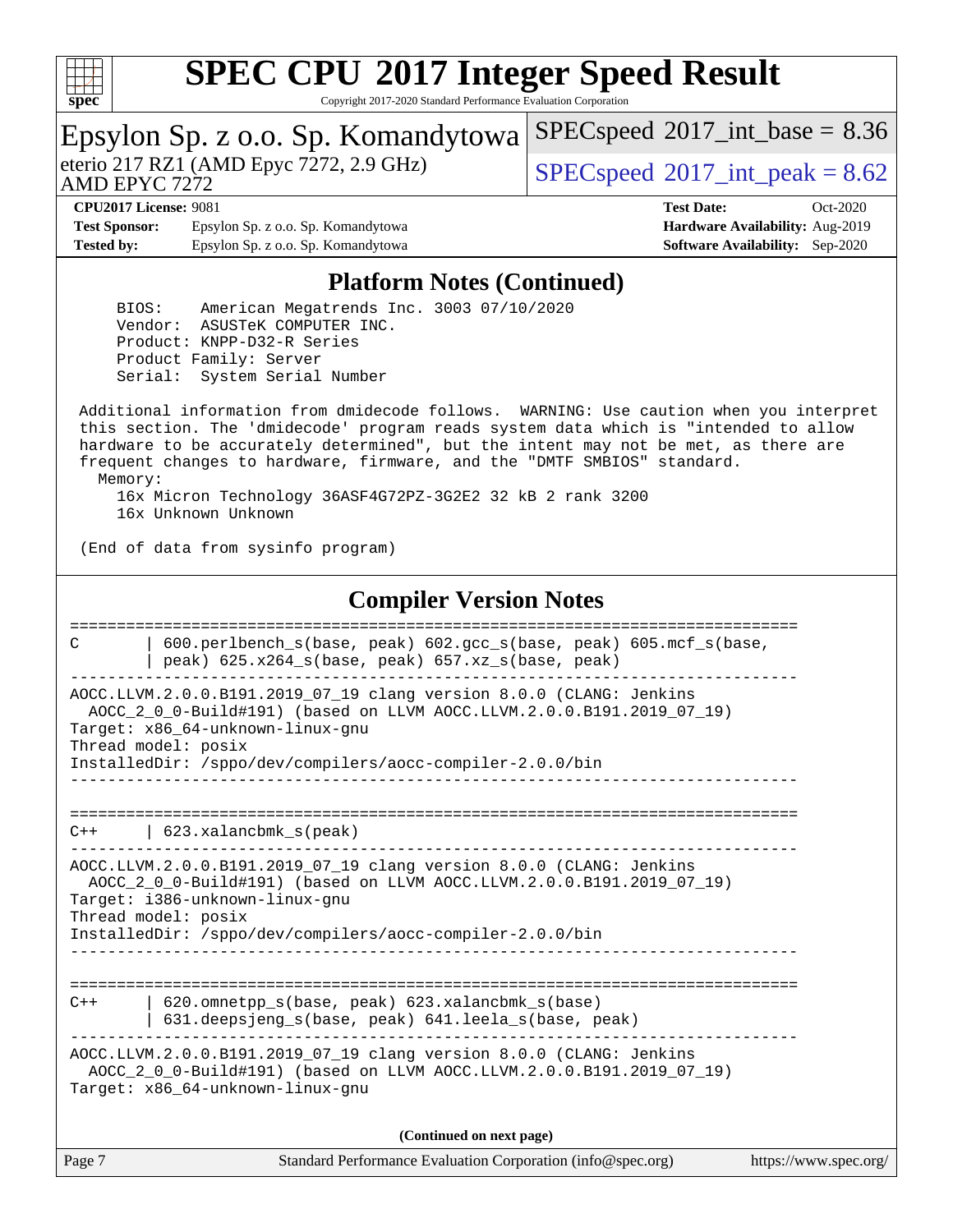

Copyright 2017-2020 Standard Performance Evaluation Corporation

| spcc                                                     | Copyright 2017-2020 Standard Ferrormance Evaluation Corporation                                                                                                                                                                                                      |                                                                                                            |
|----------------------------------------------------------|----------------------------------------------------------------------------------------------------------------------------------------------------------------------------------------------------------------------------------------------------------------------|------------------------------------------------------------------------------------------------------------|
|                                                          | Epsylon Sp. z o.o. Sp. Komandytowa                                                                                                                                                                                                                                   | $SPEC speed^{\circ}2017\_int\_base = 8.36$                                                                 |
| eterio 217 RZ1 (AMD Epyc 7272, 2.9 GHz)<br>AMD EPYC 7272 |                                                                                                                                                                                                                                                                      | $SPEC speed^{\circ}2017\_int\_peak = 8.62$                                                                 |
| <b>Test Sponsor:</b><br><b>Tested by:</b>                | <b>CPU2017 License: 9081</b><br>Epsylon Sp. z o.o. Sp. Komandytowa<br>Epsylon Sp. z o.o. Sp. Komandytowa                                                                                                                                                             | <b>Test Date:</b><br>Oct-2020<br>Hardware Availability: Aug-2019<br><b>Software Availability:</b> Sep-2020 |
|                                                          | <b>Compiler Version Notes (Continued)</b>                                                                                                                                                                                                                            |                                                                                                            |
|                                                          | Thread model: posix<br>InstalledDir: /sppo/dev/compilers/aocc-compiler-2.0.0/bin                                                                                                                                                                                     |                                                                                                            |
| $C++$                                                    | 623.xalancbmk_s(peak)                                                                                                                                                                                                                                                |                                                                                                            |
|                                                          | AOCC.LLVM.2.0.0.B191.2019 07 19 clang version 8.0.0 (CLANG: Jenkins<br>AOCC_2_0_0-Build#191) (based on LLVM AOCC.LLVM.2.0.0.B191.2019_07_19)<br>Target: i386-unknown-linux-gnu<br>Thread model: posix<br>InstalledDir: /sppo/dev/compilers/aocc-compiler-2.0.0/bin   |                                                                                                            |
| $C++$                                                    | 620.omnetpp_s(base, peak) 623.xalancbmk_s(base)                                                                                                                                                                                                                      |                                                                                                            |
|                                                          | 631.deepsjeng_s(base, peak) 641.leela_s(base, peak)                                                                                                                                                                                                                  |                                                                                                            |
|                                                          | AOCC.LLVM.2.0.0.B191.2019_07_19 clang version 8.0.0 (CLANG: Jenkins<br>AOCC_2_0_0-Build#191) (based on LLVM AOCC.LLVM.2.0.0.B191.2019_07_19)<br>Target: x86_64-unknown-linux-gnu<br>Thread model: posix<br>InstalledDir: /sppo/dev/compilers/aocc-compiler-2.0.0/bin |                                                                                                            |
|                                                          |                                                                                                                                                                                                                                                                      |                                                                                                            |
|                                                          | Fortran   648.exchange2_s(base, peak)                                                                                                                                                                                                                                |                                                                                                            |
|                                                          | AOCC.LLVM.2.0.0.B191.2019_07_19 clang version 8.0.0 (CLANG: Jenkins<br>AOCC_2_0_0-Build#191) (based on LLVM AOCC.LLVM.2.0.0.B191.2019_07_19)<br>Target: x86_64-unknown-linux-gnu<br>Thread model: posix                                                              |                                                                                                            |
|                                                          | InstalledDir: /sppo/dev/compilers/aocc-compiler-2.0.0/bin                                                                                                                                                                                                            |                                                                                                            |
|                                                          |                                                                                                                                                                                                                                                                      |                                                                                                            |

## **[Base Compiler Invocation](http://www.spec.org/auto/cpu2017/Docs/result-fields.html#BaseCompilerInvocation)**

[C benchmarks](http://www.spec.org/auto/cpu2017/Docs/result-fields.html#Cbenchmarks): [clang](http://www.spec.org/cpu2017/results/res2020q4/cpu2017-20201026-24251.flags.html#user_CCbase_clang-c)

[C++ benchmarks:](http://www.spec.org/auto/cpu2017/Docs/result-fields.html#CXXbenchmarks) [clang++](http://www.spec.org/cpu2017/results/res2020q4/cpu2017-20201026-24251.flags.html#user_CXXbase_clang-cpp)

[Fortran benchmarks](http://www.spec.org/auto/cpu2017/Docs/result-fields.html#Fortranbenchmarks): [flang](http://www.spec.org/cpu2017/results/res2020q4/cpu2017-20201026-24251.flags.html#user_FCbase_flang)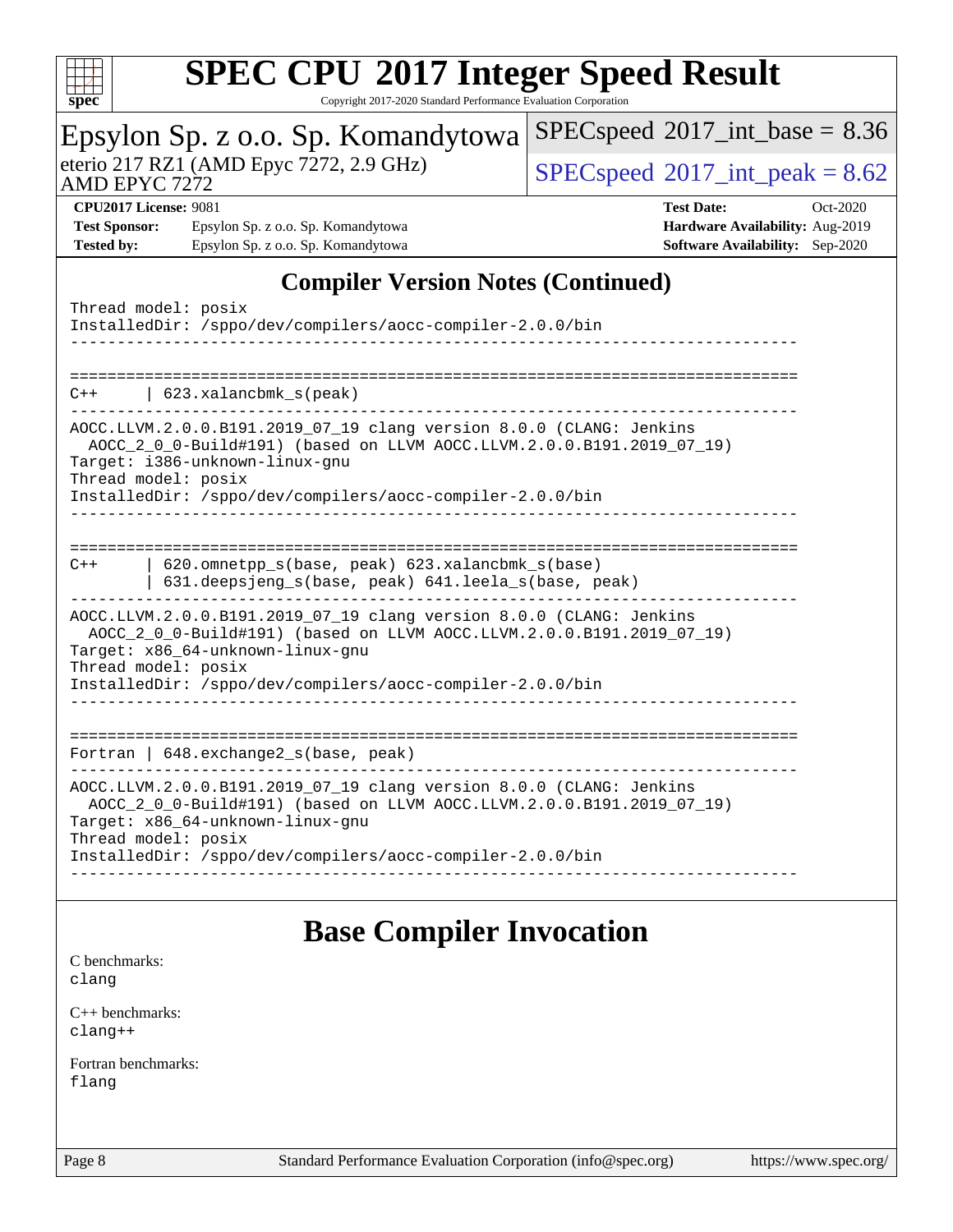

Copyright 2017-2020 Standard Performance Evaluation Corporation

## Epsylon Sp. z o.o. Sp. Komandytowa

AMD EPYC 7272

eterio 217 RZ1 (AMD Epyc 7272, 2.9 GHz)  $\text{SPEC speed} \textcircled{}2017\text{ int peak} = 8.62$ 

 $SPECspeed^{\circ}2017\_int\_base = 8.36$  $SPECspeed^{\circ}2017\_int\_base = 8.36$ 

**[CPU2017 License:](http://www.spec.org/auto/cpu2017/Docs/result-fields.html#CPU2017License)** 9081 **[Test Date:](http://www.spec.org/auto/cpu2017/Docs/result-fields.html#TestDate)** Oct-2020

**[Test Sponsor:](http://www.spec.org/auto/cpu2017/Docs/result-fields.html#TestSponsor)** Epsylon Sp. z o.o. Sp. Komandytowa **[Hardware Availability:](http://www.spec.org/auto/cpu2017/Docs/result-fields.html#HardwareAvailability)** Aug-2019 **[Tested by:](http://www.spec.org/auto/cpu2017/Docs/result-fields.html#Testedby)** Epsylon Sp. z o.o. Sp. Komandytowa **[Software Availability:](http://www.spec.org/auto/cpu2017/Docs/result-fields.html#SoftwareAvailability)** Sep-2020

### **[Base Portability Flags](http://www.spec.org/auto/cpu2017/Docs/result-fields.html#BasePortabilityFlags)**

 600.perlbench\_s: [-DSPEC\\_LINUX\\_X64](http://www.spec.org/cpu2017/results/res2020q4/cpu2017-20201026-24251.flags.html#b600.perlbench_s_basePORTABILITY_DSPEC_LINUX_X64) [-DSPEC\\_LP64](http://www.spec.org/cpu2017/results/res2020q4/cpu2017-20201026-24251.flags.html#b600.perlbench_s_baseEXTRA_PORTABILITY_DSPEC_LP64)  $602.\text{gcc}\$ : -DSPEC LP64 605.mcf\_s: [-DSPEC\\_LP64](http://www.spec.org/cpu2017/results/res2020q4/cpu2017-20201026-24251.flags.html#suite_baseEXTRA_PORTABILITY605_mcf_s_DSPEC_LP64) 620.omnetpp\_s: [-DSPEC\\_LP64](http://www.spec.org/cpu2017/results/res2020q4/cpu2017-20201026-24251.flags.html#suite_baseEXTRA_PORTABILITY620_omnetpp_s_DSPEC_LP64) 623.xalancbmk\_s: [-DSPEC\\_LINUX](http://www.spec.org/cpu2017/results/res2020q4/cpu2017-20201026-24251.flags.html#b623.xalancbmk_s_basePORTABILITY_DSPEC_LINUX) [-DSPEC\\_LP64](http://www.spec.org/cpu2017/results/res2020q4/cpu2017-20201026-24251.flags.html#suite_baseEXTRA_PORTABILITY623_xalancbmk_s_DSPEC_LP64) 625.x264\_s: [-DSPEC\\_LP64](http://www.spec.org/cpu2017/results/res2020q4/cpu2017-20201026-24251.flags.html#suite_baseEXTRA_PORTABILITY625_x264_s_DSPEC_LP64) 631.deepsjeng\_s: [-DSPEC\\_LP64](http://www.spec.org/cpu2017/results/res2020q4/cpu2017-20201026-24251.flags.html#suite_baseEXTRA_PORTABILITY631_deepsjeng_s_DSPEC_LP64) 641.leela\_s: [-DSPEC\\_LP64](http://www.spec.org/cpu2017/results/res2020q4/cpu2017-20201026-24251.flags.html#suite_baseEXTRA_PORTABILITY641_leela_s_DSPEC_LP64) 648.exchange2\_s: [-DSPEC\\_LP64](http://www.spec.org/cpu2017/results/res2020q4/cpu2017-20201026-24251.flags.html#suite_baseEXTRA_PORTABILITY648_exchange2_s_DSPEC_LP64) 657.xz\_s: [-DSPEC\\_LP64](http://www.spec.org/cpu2017/results/res2020q4/cpu2017-20201026-24251.flags.html#suite_baseEXTRA_PORTABILITY657_xz_s_DSPEC_LP64)

### **[Base Optimization Flags](http://www.spec.org/auto/cpu2017/Docs/result-fields.html#BaseOptimizationFlags)**

#### [C benchmarks](http://www.spec.org/auto/cpu2017/Docs/result-fields.html#Cbenchmarks):

```
-flto -Wl,-mllvm -Wl,-function-specialize
-Wl,-mllvm -Wl,-region-vectorize -Wl,-mllvm -Wl,-vector-library=LIBMVEC
-Wl,-mllvm -Wl,-reduce-array-computations=3 -O3 -ffast-math
-march=znver2 -fstruct-layout=3 -mllvm -unroll-threshold=50
-fremap-arrays -mllvm -function-specialize -mllvm -enable-gvn-hoist
-mllvm -reduce-array-computations=3 -mllvm -global-vectorize-slp
-mllvm -vector-library=LIBMVEC -mllvm -inline-threshold=1000
-flv-function-specialization -z muldefs -DSPEC_OPENMP -fopenmp
-fopenmp=libomp -lomp -lpthread -ldl -lmvec -lamdlibm -ljemalloc
-lflang
```
#### [C++ benchmarks:](http://www.spec.org/auto/cpu2017/Docs/result-fields.html#CXXbenchmarks)

```
-flto -Wl,-mllvm -Wl,-function-specialize
-Wl,-mllvm -Wl,-region-vectorize -Wl,-mllvm -Wl,-vector-library=LIBMVEC
-Wl,-mllvm -Wl,-reduce-array-computations=3
-Wl,-mllvm -Wl,-suppress-fmas -O3 -ffast-math -march=znver2
-mllvm -loop-unswitch-threshold=200000 -mllvm -vector-library=LIBMVEC
-mllvm -unroll-threshold=100 -flv-function-specialization
-mllvm -enable-partial-unswitch -z muldefs -DSPEC_OPENMP -fopenmp
-fopenmp=libomp -lomp -lpthread -ldl -lmvec -lamdlibm -ljemalloc
-lflang
```
#### [Fortran benchmarks](http://www.spec.org/auto/cpu2017/Docs/result-fields.html#Fortranbenchmarks):

```
-flto -Wl,-mllvm -Wl,-function-specialize
-Wl,-mllvm -Wl,-region-vectorize -Wl,-mllvm -Wl,-vector-library=LIBMVEC
-Wl,-mllvm -Wl,-reduce-array-computations=3 -ffast-math
-Wl,-mllvm -Wl,-inline-recursion=4 -Wl,-mllvm -Wl,-lsr-in-nested-loop
-Wl,-mllvm -Wl,-enable-iv-split -O3 -march=znver2 -funroll-loops
-Mrecursive -mllvm -vector-library=LIBMVEC -z muldefs
-mllvm -disable-indvar-simplify -mllvm -unroll-aggressive
```

| Page 9 | Standard Performance Evaluation Corporation (info@spec.org) | https://www.spec.org/ |
|--------|-------------------------------------------------------------|-----------------------|
|--------|-------------------------------------------------------------|-----------------------|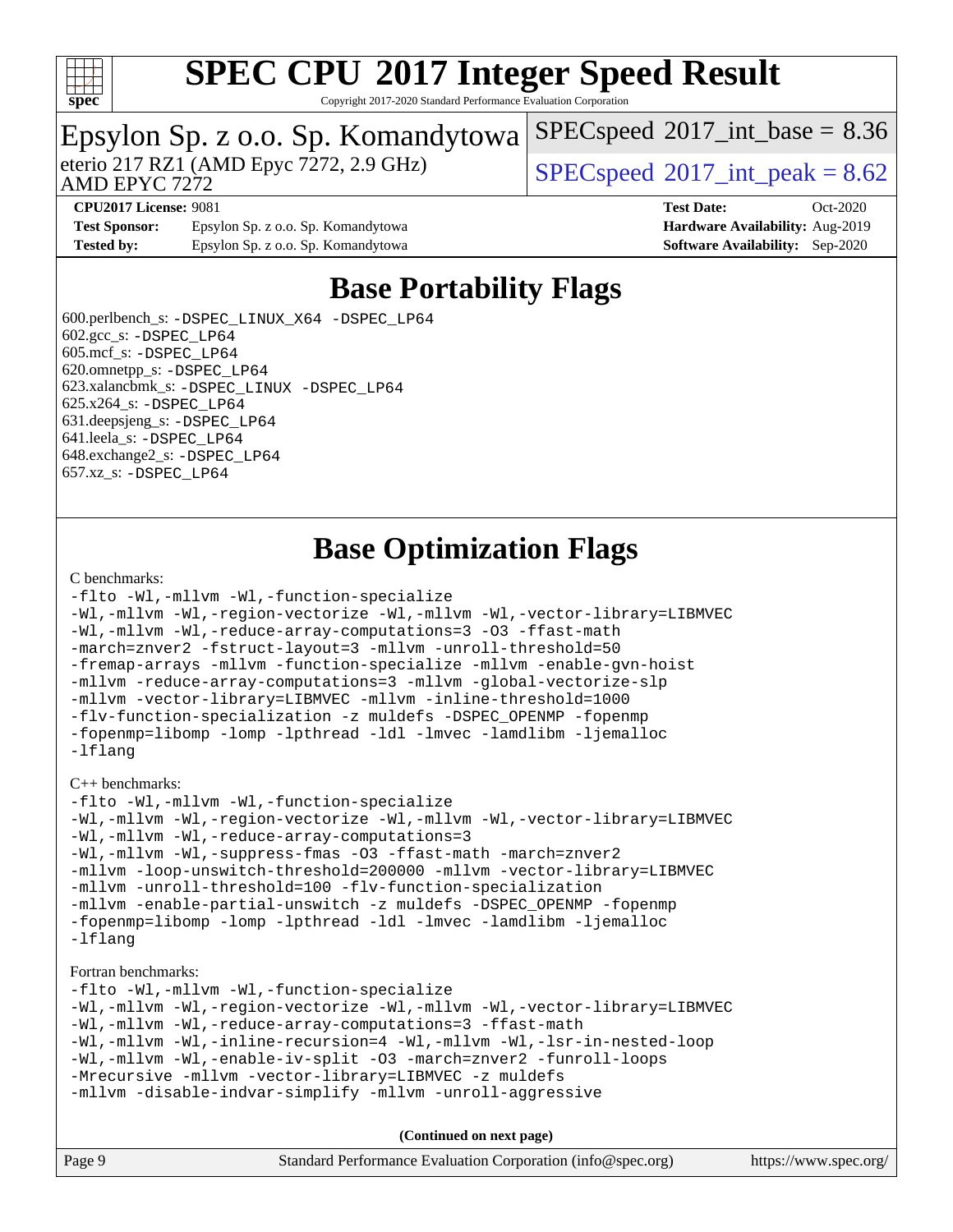

Copyright 2017-2020 Standard Performance Evaluation Corporation

# Epsylon Sp. z o.o. Sp. Komandytowa<br>eterio 217 RZ1 (AMD Epyc 7272, 2.9 GHz)

AMD EPYC 7272

 $SPECspeed@2017<sub>int</sub> peak = 8.62$  $SPECspeed@2017<sub>int</sub> peak = 8.62$ 

 $SPECspeed^{\circ}2017\_int\_base = 8.36$  $SPECspeed^{\circ}2017\_int\_base = 8.36$ 

**[Test Sponsor:](http://www.spec.org/auto/cpu2017/Docs/result-fields.html#TestSponsor)** Epsylon Sp. z o.o. Sp. Komandytowa **[Hardware Availability:](http://www.spec.org/auto/cpu2017/Docs/result-fields.html#HardwareAvailability)** Aug-2019 **[Tested by:](http://www.spec.org/auto/cpu2017/Docs/result-fields.html#Testedby)** Epsylon Sp. z o.o. Sp. Komandytowa **[Software Availability:](http://www.spec.org/auto/cpu2017/Docs/result-fields.html#SoftwareAvailability)** Sep-2020

**[CPU2017 License:](http://www.spec.org/auto/cpu2017/Docs/result-fields.html#CPU2017License)** 9081 **[Test Date:](http://www.spec.org/auto/cpu2017/Docs/result-fields.html#TestDate)** Oct-2020

## **[Base Optimization Flags \(Continued\)](http://www.spec.org/auto/cpu2017/Docs/result-fields.html#BaseOptimizationFlags)**

#### [Fortran benchmarks](http://www.spec.org/auto/cpu2017/Docs/result-fields.html#Fortranbenchmarks) (continued):

[-mllvm -unroll-threshold=150](http://www.spec.org/cpu2017/results/res2020q4/cpu2017-20201026-24251.flags.html#user_FCbase_F-unroll-threshold_3352736ce55666ed13437f5f5fd6693920e68d4dfd26bba42492bb1c46b6d7692ff5ba7bd4d2ebdab48d140ca981a39154ff0664b4d322a66fc3d1aafa4d7ffe) [-DSPEC\\_OPENMP](http://www.spec.org/cpu2017/results/res2020q4/cpu2017-20201026-24251.flags.html#suite_FCbase_DSPEC_OPENMP) [-fopenmp](http://www.spec.org/cpu2017/results/res2020q4/cpu2017-20201026-24251.flags.html#user_FCbase_aocc-fopenmp) [-fopenmp=libomp](http://www.spec.org/cpu2017/results/res2020q4/cpu2017-20201026-24251.flags.html#user_FCbase_aocc-fopenmp_3eb6ab80166bcc84161ff8c20c8d5bc344f88119f45620444596454f7d72e99b7a0ceefc2d1b4d190bd07306bbfdfc20f11f5a2dc69c9b03c72239f8406741c3) [-lomp](http://www.spec.org/cpu2017/results/res2020q4/cpu2017-20201026-24251.flags.html#user_FCbase_F-lomp) [-lpthread](http://www.spec.org/cpu2017/results/res2020q4/cpu2017-20201026-24251.flags.html#user_FCbase_F-lpthread) [-ldl](http://www.spec.org/cpu2017/results/res2020q4/cpu2017-20201026-24251.flags.html#user_FCbase_F-ldl) [-lmvec](http://www.spec.org/cpu2017/results/res2020q4/cpu2017-20201026-24251.flags.html#user_FCbase_F-lmvec) [-lamdlibm](http://www.spec.org/cpu2017/results/res2020q4/cpu2017-20201026-24251.flags.html#user_FCbase_F-lamdlibm) [-ljemalloc](http://www.spec.org/cpu2017/results/res2020q4/cpu2017-20201026-24251.flags.html#user_FCbase_jemalloc-lib) [-lflang](http://www.spec.org/cpu2017/results/res2020q4/cpu2017-20201026-24251.flags.html#user_FCbase_F-lflang)

### **[Base Other Flags](http://www.spec.org/auto/cpu2017/Docs/result-fields.html#BaseOtherFlags)**

[C benchmarks](http://www.spec.org/auto/cpu2017/Docs/result-fields.html#Cbenchmarks): [-Wno-return-type](http://www.spec.org/cpu2017/results/res2020q4/cpu2017-20201026-24251.flags.html#user_CCbase_F-Waocc-no-return-type)

[C++ benchmarks:](http://www.spec.org/auto/cpu2017/Docs/result-fields.html#CXXbenchmarks) [-Wno-return-type](http://www.spec.org/cpu2017/results/res2020q4/cpu2017-20201026-24251.flags.html#user_CXXbase_F-Waocc-no-return-type)

[Fortran benchmarks](http://www.spec.org/auto/cpu2017/Docs/result-fields.html#Fortranbenchmarks): [-Wno-return-type](http://www.spec.org/cpu2017/results/res2020q4/cpu2017-20201026-24251.flags.html#user_FCbase_F-Waocc-no-return-type)

### **[Peak Compiler Invocation](http://www.spec.org/auto/cpu2017/Docs/result-fields.html#PeakCompilerInvocation)**

[C benchmarks](http://www.spec.org/auto/cpu2017/Docs/result-fields.html#Cbenchmarks): [clang](http://www.spec.org/cpu2017/results/res2020q4/cpu2017-20201026-24251.flags.html#user_CCpeak_clang-c)

[C++ benchmarks:](http://www.spec.org/auto/cpu2017/Docs/result-fields.html#CXXbenchmarks) [clang++](http://www.spec.org/cpu2017/results/res2020q4/cpu2017-20201026-24251.flags.html#user_CXXpeak_clang-cpp)

[Fortran benchmarks](http://www.spec.org/auto/cpu2017/Docs/result-fields.html#Fortranbenchmarks): [flang](http://www.spec.org/cpu2017/results/res2020q4/cpu2017-20201026-24251.flags.html#user_FCpeak_flang)

### **[Peak Portability Flags](http://www.spec.org/auto/cpu2017/Docs/result-fields.html#PeakPortabilityFlags)**

 600.perlbench\_s: [-DSPEC\\_LINUX\\_X64](http://www.spec.org/cpu2017/results/res2020q4/cpu2017-20201026-24251.flags.html#b600.perlbench_s_peakPORTABILITY_DSPEC_LINUX_X64) [-DSPEC\\_LP64](http://www.spec.org/cpu2017/results/res2020q4/cpu2017-20201026-24251.flags.html#b600.perlbench_s_peakEXTRA_PORTABILITY_DSPEC_LP64) 602.gcc\_s: [-DSPEC\\_LP64](http://www.spec.org/cpu2017/results/res2020q4/cpu2017-20201026-24251.flags.html#suite_peakEXTRA_PORTABILITY602_gcc_s_DSPEC_LP64) 605.mcf\_s: [-DSPEC\\_LP64](http://www.spec.org/cpu2017/results/res2020q4/cpu2017-20201026-24251.flags.html#suite_peakEXTRA_PORTABILITY605_mcf_s_DSPEC_LP64) 620.omnetpp\_s: [-DSPEC\\_LP64](http://www.spec.org/cpu2017/results/res2020q4/cpu2017-20201026-24251.flags.html#suite_peakEXTRA_PORTABILITY620_omnetpp_s_DSPEC_LP64) 623.xalancbmk\_s: [-DSPEC\\_LINUX](http://www.spec.org/cpu2017/results/res2020q4/cpu2017-20201026-24251.flags.html#b623.xalancbmk_s_peakPORTABILITY_DSPEC_LINUX) [-D\\_FILE\\_OFFSET\\_BITS=64](http://www.spec.org/cpu2017/results/res2020q4/cpu2017-20201026-24251.flags.html#user_peakEXTRA_PORTABILITY623_xalancbmk_s_F-D_FILE_OFFSET_BITS_5ae949a99b284ddf4e95728d47cb0843d81b2eb0e18bdfe74bbf0f61d0b064f4bda2f10ea5eb90e1dcab0e84dbc592acfc5018bc955c18609f94ddb8d550002c) 625.x264\_s: [-DSPEC\\_LP64](http://www.spec.org/cpu2017/results/res2020q4/cpu2017-20201026-24251.flags.html#suite_peakEXTRA_PORTABILITY625_x264_s_DSPEC_LP64) 631.deepsjeng\_s: [-DSPEC\\_LP64](http://www.spec.org/cpu2017/results/res2020q4/cpu2017-20201026-24251.flags.html#suite_peakEXTRA_PORTABILITY631_deepsjeng_s_DSPEC_LP64) 641.leela\_s: [-DSPEC\\_LP64](http://www.spec.org/cpu2017/results/res2020q4/cpu2017-20201026-24251.flags.html#suite_peakEXTRA_PORTABILITY641_leela_s_DSPEC_LP64) 648.exchange2\_s: [-DSPEC\\_LP64](http://www.spec.org/cpu2017/results/res2020q4/cpu2017-20201026-24251.flags.html#suite_peakEXTRA_PORTABILITY648_exchange2_s_DSPEC_LP64) 657.xz\_s: [-DSPEC\\_LP64](http://www.spec.org/cpu2017/results/res2020q4/cpu2017-20201026-24251.flags.html#suite_peakEXTRA_PORTABILITY657_xz_s_DSPEC_LP64)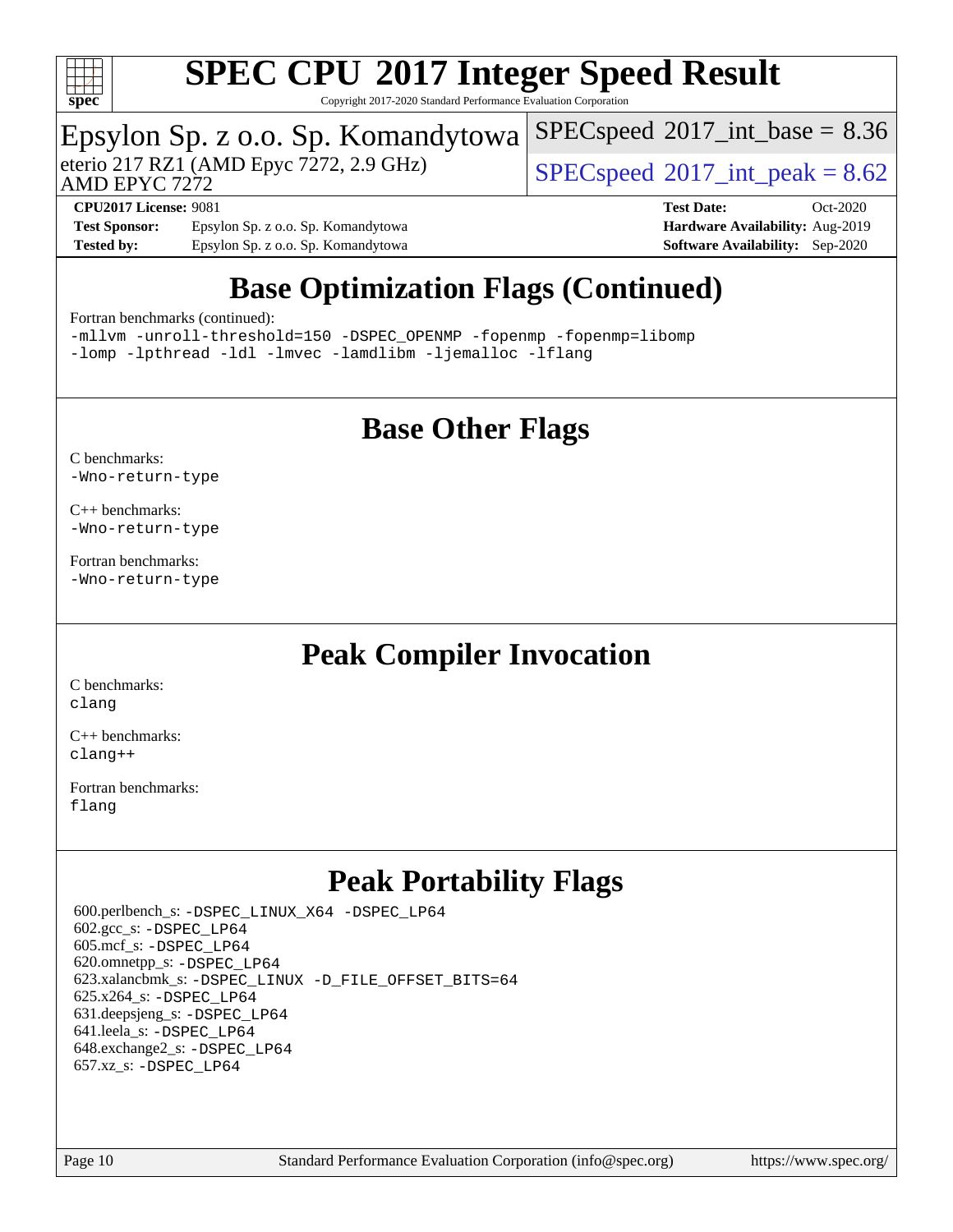

Copyright 2017-2020 Standard Performance Evaluation Corporation

| Epsylon Sp. z o.o. Sp. Komandytowa   SPECspeed®2017_int_base = 8.36 |                                    |                                                    |            |  |
|---------------------------------------------------------------------|------------------------------------|----------------------------------------------------|------------|--|
| eterio 217 RZ1 (AMD Epyc 7272, 2.9 GHz)<br>AMD EPYC 7272            |                                    | $ SPECspeed^{\circledcirc}2017\_int\_peak = 8.62 $ |            |  |
| <b>CPU2017 License: 9081</b>                                        |                                    | <b>Test Date:</b>                                  | $Oct-2020$ |  |
| <b>Test Sponsor:</b>                                                | Epsylon Sp. z o.o. Sp. Komandytowa | Hardware Availability: Aug-2019                    |            |  |
| <b>Tested by:</b>                                                   | Epsylon Sp. z o.o. Sp. Komandytowa | <b>Software Availability:</b> Sep-2020             |            |  |

### **[Peak Optimization Flags](http://www.spec.org/auto/cpu2017/Docs/result-fields.html#PeakOptimizationFlags)**

#### [C benchmarks:](http://www.spec.org/auto/cpu2017/Docs/result-fields.html#Cbenchmarks)

 600.perlbench\_s: [-flto](http://www.spec.org/cpu2017/results/res2020q4/cpu2017-20201026-24251.flags.html#user_peakCOPTIMIZELDFLAGS600_perlbench_s_aocc-flto) [-Wl,-mllvm -Wl,-function-specialize](http://www.spec.org/cpu2017/results/res2020q4/cpu2017-20201026-24251.flags.html#user_peakLDFLAGS600_perlbench_s_F-function-specialize_7e7e661e57922243ee67c9a1251cb8910e607325179a0ce7f2884e09a6f5d4a5ef0ae4f37e8a2a11c95fc48e931f06dc2b6016f14b511fcb441e048bef1b065a) [-Wl,-mllvm -Wl,-region-vectorize](http://www.spec.org/cpu2017/results/res2020q4/cpu2017-20201026-24251.flags.html#user_peakLDFLAGS600_perlbench_s_F-region-vectorize_fb6c6b5aa293c88efc6c7c2b52b20755e943585b1fe8658c35afef78727fff56e1a56891413c30e36b8e2a6f9a71126986319243e80eb6110b78b288f533c52b) [-Wl,-mllvm -Wl,-vector-library=LIBMVEC](http://www.spec.org/cpu2017/results/res2020q4/cpu2017-20201026-24251.flags.html#user_peakLDFLAGS600_perlbench_s_F-use-vector-library_0a14b27fae317f283640384a31f7bfcc2bd4c1d0b5cfc618a3a430800c9b20217b00f61303eff223a3251b4f06ffbc9739dc5296db9d1fbb9ad24a3939d86d66) [-Wl,-mllvm -Wl,-reduce-array-computations=3](http://www.spec.org/cpu2017/results/res2020q4/cpu2017-20201026-24251.flags.html#user_peakLDFLAGS600_perlbench_s_F-reduce-array-computations_b882aefe7a5dda4e33149f6299762b9a720dace3e498e13756f4c04e5a19edf5315c1f3993de2e61ec41e8c206231f84e05da7040e1bb5d69ba27d10a12507e4) [-fprofile-instr-generate](http://www.spec.org/cpu2017/results/res2020q4/cpu2017-20201026-24251.flags.html#user_peakPASS1_CFLAGSPASS1_LDFLAGS600_perlbench_s_F-fprofile-instr-generate)(pass 1) [-fprofile-instr-use](http://www.spec.org/cpu2017/results/res2020q4/cpu2017-20201026-24251.flags.html#user_peakPASS2_CFLAGSPASS2_LDFLAGS600_perlbench_s_F-fprofile-instr-use)(pass 2) [-Ofast](http://www.spec.org/cpu2017/results/res2020q4/cpu2017-20201026-24251.flags.html#user_peakCOPTIMIZE600_perlbench_s_aocc-Ofast) [-march=znver2](http://www.spec.org/cpu2017/results/res2020q4/cpu2017-20201026-24251.flags.html#user_peakCOPTIMIZE600_perlbench_s_aocc-march_3e2e19cff2eeef60c5d90b059483627c9ea47eca6d66670dbd53f9185f6439e27eb5e104cf773e9e8ab18c8842ce63e461a3e948d0214bd567ef3ade411bf467) [-mno-sse4a](http://www.spec.org/cpu2017/results/res2020q4/cpu2017-20201026-24251.flags.html#user_peakCOPTIMIZE600_perlbench_s_F-mno-sse4a) [-fstruct-layout=5](http://www.spec.org/cpu2017/results/res2020q4/cpu2017-20201026-24251.flags.html#user_peakCOPTIMIZE600_perlbench_s_F-struct-layout_0de9d3561e9f54a54e0843cce081bd13a08ab3e9a82696f3346606c2e11360c37113781019b02fa128d9f650e68f1ffd209bab5c3a026c1ad23e4e7f60646b23) [-mllvm -vectorize-memory-aggressively](http://www.spec.org/cpu2017/results/res2020q4/cpu2017-20201026-24251.flags.html#user_peakCOPTIMIZE600_perlbench_s_F-vectorize-memory-aggressively_24b72a4417f50ade9e698c5b3bed87ab456cc6fc8ec6439480cb84f36ad6a3975af6e87206dea402e3871a1464ff3d60bc798e0250f330177ba629a260df1857) [-mllvm -function-specialize](http://www.spec.org/cpu2017/results/res2020q4/cpu2017-20201026-24251.flags.html#user_peakCOPTIMIZE600_perlbench_s_F-function-specialize_233b3bdba86027f1b094368157e481c5bc59f40286dc25bfadc1858dcd5745c24fd30d5f188710db7fea399bcc9f44a80b3ce3aacc70a8870250c3ae5e1f35b8) [-mllvm -enable-gvn-hoist](http://www.spec.org/cpu2017/results/res2020q4/cpu2017-20201026-24251.flags.html#user_peakCOPTIMIZE600_perlbench_s_F-enable-gvn-hoist_e5856354646dd6ca1333a0ad99b817e4cf8932b91b82809fd8fd47ceff7b22a89eba5c98fd3e3fa5200368fd772cec3dd56abc3c8f7b655a71b9f9848dddedd5) [-mllvm -unroll-threshold=50](http://www.spec.org/cpu2017/results/res2020q4/cpu2017-20201026-24251.flags.html#user_peakCOPTIMIZE600_perlbench_s_F-unroll-threshold_458874500b2c105d6d5cb4d7a611c40e2b16e9e3d26b355fea72d644c3673b4de4b3932662f0ed3dbec75c491a13da2d2ca81180bd779dc531083ef1e1e549dc) [-fremap-arrays](http://www.spec.org/cpu2017/results/res2020q4/cpu2017-20201026-24251.flags.html#user_peakCOPTIMIZE600_perlbench_s_F-fremap-arrays) [-mllvm -vector-library=LIBMVEC](http://www.spec.org/cpu2017/results/res2020q4/cpu2017-20201026-24251.flags.html#user_peakCOPTIMIZE600_perlbench_s_F-use-vector-library_e584e20b4f7ec96aa109254b65d8e01d864f3d68580371b9d93ed7c338191d4cfce20c3c864632264effc6bbe4c7c38153d02096a342ee92501c4a53204a7871) [-mllvm -reduce-array-computations=3](http://www.spec.org/cpu2017/results/res2020q4/cpu2017-20201026-24251.flags.html#user_peakCOPTIMIZE600_perlbench_s_F-reduce-array-computations_aceadb8604558b566e0e3a0d7a3c1533923dd1fa0889614e16288028922629a28d5695c24d3b3be4306b1e311c54317dfffe3a2e57fbcaabc737a1798de39145) [-mllvm -global-vectorize-slp](http://www.spec.org/cpu2017/results/res2020q4/cpu2017-20201026-24251.flags.html#user_peakCOPTIMIZE600_perlbench_s_F-global-vectorize-slp_a3935e8627af4ced727033b1ffd4db27f4d541a363d28d82bf4c2925fb3a0fd4115d6e42d13a2829f9e024d6608eb67a85cb49770f2da5c5ac8dbc737afad603) [-mllvm -inline-threshold=1000](http://www.spec.org/cpu2017/results/res2020q4/cpu2017-20201026-24251.flags.html#user_peakCOPTIMIZE600_perlbench_s_dragonegg-llvm-inline-threshold_b7832241b0a6397e4ecdbaf0eb7defdc10f885c2a282fa3240fdc99844d543fda39cf8a4a9dccf68cf19b5438ac3b455264f478df15da0f4988afa40d8243bab) [-flv-function-specialization](http://www.spec.org/cpu2017/results/res2020q4/cpu2017-20201026-24251.flags.html#user_peakCOPTIMIZE600_perlbench_s_F-flv-function-specialization) [-DSPEC\\_OPENMP](http://www.spec.org/cpu2017/results/res2020q4/cpu2017-20201026-24251.flags.html#suite_peakEXTRA_OPTIMIZE600_perlbench_s_DSPEC_OPENMP) [-fopenmp](http://www.spec.org/cpu2017/results/res2020q4/cpu2017-20201026-24251.flags.html#user_peakEXTRA_OPTIMIZE600_perlbench_s_aocc-fopenmp) [-lmvec](http://www.spec.org/cpu2017/results/res2020q4/cpu2017-20201026-24251.flags.html#user_peakEXTRA_LIBSMATH_LIBS600_perlbench_s_F-lmvec) [-lamdlibm](http://www.spec.org/cpu2017/results/res2020q4/cpu2017-20201026-24251.flags.html#user_peakEXTRA_LIBSMATH_LIBS600_perlbench_s_F-lamdlibm) [-fopenmp=libomp](http://www.spec.org/cpu2017/results/res2020q4/cpu2017-20201026-24251.flags.html#user_peakEXTRA_LIBS600_perlbench_s_aocc-fopenmp_3eb6ab80166bcc84161ff8c20c8d5bc344f88119f45620444596454f7d72e99b7a0ceefc2d1b4d190bd07306bbfdfc20f11f5a2dc69c9b03c72239f8406741c3) [-lomp](http://www.spec.org/cpu2017/results/res2020q4/cpu2017-20201026-24251.flags.html#user_peakEXTRA_LIBS600_perlbench_s_F-lomp) [-lpthread](http://www.spec.org/cpu2017/results/res2020q4/cpu2017-20201026-24251.flags.html#user_peakEXTRA_LIBS600_perlbench_s_F-lpthread) [-ldl](http://www.spec.org/cpu2017/results/res2020q4/cpu2017-20201026-24251.flags.html#user_peakEXTRA_LIBS600_perlbench_s_F-ldl) [-ljemalloc](http://www.spec.org/cpu2017/results/res2020q4/cpu2017-20201026-24251.flags.html#user_peakEXTRA_LIBS600_perlbench_s_jemalloc-lib) [-lflang](http://www.spec.org/cpu2017/results/res2020q4/cpu2017-20201026-24251.flags.html#user_peakEXTRA_LIBS600_perlbench_s_F-lflang) 602.gcc\_s: [-flto](http://www.spec.org/cpu2017/results/res2020q4/cpu2017-20201026-24251.flags.html#user_peakCOPTIMIZELDFLAGS602_gcc_s_aocc-flto) [-Wl,-mllvm -Wl,-function-specialize](http://www.spec.org/cpu2017/results/res2020q4/cpu2017-20201026-24251.flags.html#user_peakLDFLAGS602_gcc_s_F-function-specialize_7e7e661e57922243ee67c9a1251cb8910e607325179a0ce7f2884e09a6f5d4a5ef0ae4f37e8a2a11c95fc48e931f06dc2b6016f14b511fcb441e048bef1b065a) [-Wl,-mllvm -Wl,-region-vectorize](http://www.spec.org/cpu2017/results/res2020q4/cpu2017-20201026-24251.flags.html#user_peakLDFLAGS602_gcc_s_F-region-vectorize_fb6c6b5aa293c88efc6c7c2b52b20755e943585b1fe8658c35afef78727fff56e1a56891413c30e36b8e2a6f9a71126986319243e80eb6110b78b288f533c52b) [-Wl,-mllvm -Wl,-vector-library=LIBMVEC](http://www.spec.org/cpu2017/results/res2020q4/cpu2017-20201026-24251.flags.html#user_peakLDFLAGS602_gcc_s_F-use-vector-library_0a14b27fae317f283640384a31f7bfcc2bd4c1d0b5cfc618a3a430800c9b20217b00f61303eff223a3251b4f06ffbc9739dc5296db9d1fbb9ad24a3939d86d66) [-Wl,-mllvm -Wl,-reduce-array-computations=3](http://www.spec.org/cpu2017/results/res2020q4/cpu2017-20201026-24251.flags.html#user_peakLDFLAGS602_gcc_s_F-reduce-array-computations_b882aefe7a5dda4e33149f6299762b9a720dace3e498e13756f4c04e5a19edf5315c1f3993de2e61ec41e8c206231f84e05da7040e1bb5d69ba27d10a12507e4) [-Ofast](http://www.spec.org/cpu2017/results/res2020q4/cpu2017-20201026-24251.flags.html#user_peakCOPTIMIZE602_gcc_s_aocc-Ofast) [-march=znver2](http://www.spec.org/cpu2017/results/res2020q4/cpu2017-20201026-24251.flags.html#user_peakCOPTIMIZE602_gcc_s_aocc-march_3e2e19cff2eeef60c5d90b059483627c9ea47eca6d66670dbd53f9185f6439e27eb5e104cf773e9e8ab18c8842ce63e461a3e948d0214bd567ef3ade411bf467) [-mno-sse4a](http://www.spec.org/cpu2017/results/res2020q4/cpu2017-20201026-24251.flags.html#user_peakCOPTIMIZE602_gcc_s_F-mno-sse4a) [-fstruct-layout=5](http://www.spec.org/cpu2017/results/res2020q4/cpu2017-20201026-24251.flags.html#user_peakCOPTIMIZE602_gcc_s_F-struct-layout_0de9d3561e9f54a54e0843cce081bd13a08ab3e9a82696f3346606c2e11360c37113781019b02fa128d9f650e68f1ffd209bab5c3a026c1ad23e4e7f60646b23) [-mllvm -vectorize-memory-aggressively](http://www.spec.org/cpu2017/results/res2020q4/cpu2017-20201026-24251.flags.html#user_peakCOPTIMIZE602_gcc_s_F-vectorize-memory-aggressively_24b72a4417f50ade9e698c5b3bed87ab456cc6fc8ec6439480cb84f36ad6a3975af6e87206dea402e3871a1464ff3d60bc798e0250f330177ba629a260df1857) [-mllvm -function-specialize](http://www.spec.org/cpu2017/results/res2020q4/cpu2017-20201026-24251.flags.html#user_peakCOPTIMIZE602_gcc_s_F-function-specialize_233b3bdba86027f1b094368157e481c5bc59f40286dc25bfadc1858dcd5745c24fd30d5f188710db7fea399bcc9f44a80b3ce3aacc70a8870250c3ae5e1f35b8) [-mllvm -enable-gvn-hoist](http://www.spec.org/cpu2017/results/res2020q4/cpu2017-20201026-24251.flags.html#user_peakCOPTIMIZE602_gcc_s_F-enable-gvn-hoist_e5856354646dd6ca1333a0ad99b817e4cf8932b91b82809fd8fd47ceff7b22a89eba5c98fd3e3fa5200368fd772cec3dd56abc3c8f7b655a71b9f9848dddedd5) [-mllvm -unroll-threshold=50](http://www.spec.org/cpu2017/results/res2020q4/cpu2017-20201026-24251.flags.html#user_peakCOPTIMIZE602_gcc_s_F-unroll-threshold_458874500b2c105d6d5cb4d7a611c40e2b16e9e3d26b355fea72d644c3673b4de4b3932662f0ed3dbec75c491a13da2d2ca81180bd779dc531083ef1e1e549dc) [-fremap-arrays](http://www.spec.org/cpu2017/results/res2020q4/cpu2017-20201026-24251.flags.html#user_peakCOPTIMIZE602_gcc_s_F-fremap-arrays) [-mllvm -vector-library=LIBMVEC](http://www.spec.org/cpu2017/results/res2020q4/cpu2017-20201026-24251.flags.html#user_peakCOPTIMIZE602_gcc_s_F-use-vector-library_e584e20b4f7ec96aa109254b65d8e01d864f3d68580371b9d93ed7c338191d4cfce20c3c864632264effc6bbe4c7c38153d02096a342ee92501c4a53204a7871) [-mllvm -reduce-array-computations=3](http://www.spec.org/cpu2017/results/res2020q4/cpu2017-20201026-24251.flags.html#user_peakCOPTIMIZE602_gcc_s_F-reduce-array-computations_aceadb8604558b566e0e3a0d7a3c1533923dd1fa0889614e16288028922629a28d5695c24d3b3be4306b1e311c54317dfffe3a2e57fbcaabc737a1798de39145) [-mllvm -global-vectorize-slp](http://www.spec.org/cpu2017/results/res2020q4/cpu2017-20201026-24251.flags.html#user_peakCOPTIMIZE602_gcc_s_F-global-vectorize-slp_a3935e8627af4ced727033b1ffd4db27f4d541a363d28d82bf4c2925fb3a0fd4115d6e42d13a2829f9e024d6608eb67a85cb49770f2da5c5ac8dbc737afad603) [-mllvm -inline-threshold=1000](http://www.spec.org/cpu2017/results/res2020q4/cpu2017-20201026-24251.flags.html#user_peakCOPTIMIZE602_gcc_s_dragonegg-llvm-inline-threshold_b7832241b0a6397e4ecdbaf0eb7defdc10f885c2a282fa3240fdc99844d543fda39cf8a4a9dccf68cf19b5438ac3b455264f478df15da0f4988afa40d8243bab) [-flv-function-specialization](http://www.spec.org/cpu2017/results/res2020q4/cpu2017-20201026-24251.flags.html#user_peakCOPTIMIZE602_gcc_s_F-flv-function-specialization) [-z muldefs](http://www.spec.org/cpu2017/results/res2020q4/cpu2017-20201026-24251.flags.html#user_peakLDOPTIMIZE602_gcc_s_aocc-muldefs) [-DSPEC\\_OPENMP](http://www.spec.org/cpu2017/results/res2020q4/cpu2017-20201026-24251.flags.html#suite_peakEXTRA_OPTIMIZE602_gcc_s_DSPEC_OPENMP) [-fopenmp](http://www.spec.org/cpu2017/results/res2020q4/cpu2017-20201026-24251.flags.html#user_peakEXTRA_OPTIMIZE602_gcc_s_aocc-fopenmp) [-fgnu89-inline](http://www.spec.org/cpu2017/results/res2020q4/cpu2017-20201026-24251.flags.html#user_peakEXTRA_COPTIMIZE602_gcc_s_F-fgnu89-inline) [-fopenmp=libomp](http://www.spec.org/cpu2017/results/res2020q4/cpu2017-20201026-24251.flags.html#user_peakEXTRA_LIBS602_gcc_s_aocc-fopenmp_3eb6ab80166bcc84161ff8c20c8d5bc344f88119f45620444596454f7d72e99b7a0ceefc2d1b4d190bd07306bbfdfc20f11f5a2dc69c9b03c72239f8406741c3) [-lomp](http://www.spec.org/cpu2017/results/res2020q4/cpu2017-20201026-24251.flags.html#user_peakEXTRA_LIBS602_gcc_s_F-lomp) [-lpthread](http://www.spec.org/cpu2017/results/res2020q4/cpu2017-20201026-24251.flags.html#user_peakEXTRA_LIBS602_gcc_s_F-lpthread) [-ldl](http://www.spec.org/cpu2017/results/res2020q4/cpu2017-20201026-24251.flags.html#user_peakEXTRA_LIBS602_gcc_s_F-ldl) [-ljemalloc](http://www.spec.org/cpu2017/results/res2020q4/cpu2017-20201026-24251.flags.html#user_peakEXTRA_LIBS602_gcc_s_jemalloc-lib) 605.mcf\_s: [-flto](http://www.spec.org/cpu2017/results/res2020q4/cpu2017-20201026-24251.flags.html#user_peakCOPTIMIZELDFLAGS605_mcf_s_aocc-flto) [-Wl,-mllvm -Wl,-function-specialize](http://www.spec.org/cpu2017/results/res2020q4/cpu2017-20201026-24251.flags.html#user_peakLDFLAGS605_mcf_s_F-function-specialize_7e7e661e57922243ee67c9a1251cb8910e607325179a0ce7f2884e09a6f5d4a5ef0ae4f37e8a2a11c95fc48e931f06dc2b6016f14b511fcb441e048bef1b065a) [-Wl,-mllvm -Wl,-region-vectorize](http://www.spec.org/cpu2017/results/res2020q4/cpu2017-20201026-24251.flags.html#user_peakLDFLAGS605_mcf_s_F-region-vectorize_fb6c6b5aa293c88efc6c7c2b52b20755e943585b1fe8658c35afef78727fff56e1a56891413c30e36b8e2a6f9a71126986319243e80eb6110b78b288f533c52b) [-Wl,-mllvm -Wl,-vector-library=LIBMVEC](http://www.spec.org/cpu2017/results/res2020q4/cpu2017-20201026-24251.flags.html#user_peakLDFLAGS605_mcf_s_F-use-vector-library_0a14b27fae317f283640384a31f7bfcc2bd4c1d0b5cfc618a3a430800c9b20217b00f61303eff223a3251b4f06ffbc9739dc5296db9d1fbb9ad24a3939d86d66) [-Wl,-mllvm -Wl,-reduce-array-computations=3](http://www.spec.org/cpu2017/results/res2020q4/cpu2017-20201026-24251.flags.html#user_peakLDFLAGS605_mcf_s_F-reduce-array-computations_b882aefe7a5dda4e33149f6299762b9a720dace3e498e13756f4c04e5a19edf5315c1f3993de2e61ec41e8c206231f84e05da7040e1bb5d69ba27d10a12507e4) [-Ofast](http://www.spec.org/cpu2017/results/res2020q4/cpu2017-20201026-24251.flags.html#user_peakCOPTIMIZE605_mcf_s_aocc-Ofast) [-march=znver2](http://www.spec.org/cpu2017/results/res2020q4/cpu2017-20201026-24251.flags.html#user_peakCOPTIMIZE605_mcf_s_aocc-march_3e2e19cff2eeef60c5d90b059483627c9ea47eca6d66670dbd53f9185f6439e27eb5e104cf773e9e8ab18c8842ce63e461a3e948d0214bd567ef3ade411bf467) [-mno-sse4a](http://www.spec.org/cpu2017/results/res2020q4/cpu2017-20201026-24251.flags.html#user_peakCOPTIMIZE605_mcf_s_F-mno-sse4a) [-fstruct-layout=5](http://www.spec.org/cpu2017/results/res2020q4/cpu2017-20201026-24251.flags.html#user_peakCOPTIMIZE605_mcf_s_F-struct-layout_0de9d3561e9f54a54e0843cce081bd13a08ab3e9a82696f3346606c2e11360c37113781019b02fa128d9f650e68f1ffd209bab5c3a026c1ad23e4e7f60646b23) [-mllvm -vectorize-memory-aggressively](http://www.spec.org/cpu2017/results/res2020q4/cpu2017-20201026-24251.flags.html#user_peakCOPTIMIZE605_mcf_s_F-vectorize-memory-aggressively_24b72a4417f50ade9e698c5b3bed87ab456cc6fc8ec6439480cb84f36ad6a3975af6e87206dea402e3871a1464ff3d60bc798e0250f330177ba629a260df1857) [-mllvm -function-specialize](http://www.spec.org/cpu2017/results/res2020q4/cpu2017-20201026-24251.flags.html#user_peakCOPTIMIZE605_mcf_s_F-function-specialize_233b3bdba86027f1b094368157e481c5bc59f40286dc25bfadc1858dcd5745c24fd30d5f188710db7fea399bcc9f44a80b3ce3aacc70a8870250c3ae5e1f35b8) [-mllvm -enable-gvn-hoist](http://www.spec.org/cpu2017/results/res2020q4/cpu2017-20201026-24251.flags.html#user_peakCOPTIMIZE605_mcf_s_F-enable-gvn-hoist_e5856354646dd6ca1333a0ad99b817e4cf8932b91b82809fd8fd47ceff7b22a89eba5c98fd3e3fa5200368fd772cec3dd56abc3c8f7b655a71b9f9848dddedd5) [-mllvm -unroll-threshold=50](http://www.spec.org/cpu2017/results/res2020q4/cpu2017-20201026-24251.flags.html#user_peakCOPTIMIZE605_mcf_s_F-unroll-threshold_458874500b2c105d6d5cb4d7a611c40e2b16e9e3d26b355fea72d644c3673b4de4b3932662f0ed3dbec75c491a13da2d2ca81180bd779dc531083ef1e1e549dc) [-fremap-arrays](http://www.spec.org/cpu2017/results/res2020q4/cpu2017-20201026-24251.flags.html#user_peakCOPTIMIZE605_mcf_s_F-fremap-arrays) [-mllvm -vector-library=LIBMVEC](http://www.spec.org/cpu2017/results/res2020q4/cpu2017-20201026-24251.flags.html#user_peakCOPTIMIZE605_mcf_s_F-use-vector-library_e584e20b4f7ec96aa109254b65d8e01d864f3d68580371b9d93ed7c338191d4cfce20c3c864632264effc6bbe4c7c38153d02096a342ee92501c4a53204a7871) [-mllvm -reduce-array-computations=3](http://www.spec.org/cpu2017/results/res2020q4/cpu2017-20201026-24251.flags.html#user_peakCOPTIMIZE605_mcf_s_F-reduce-array-computations_aceadb8604558b566e0e3a0d7a3c1533923dd1fa0889614e16288028922629a28d5695c24d3b3be4306b1e311c54317dfffe3a2e57fbcaabc737a1798de39145) [-mllvm -global-vectorize-slp](http://www.spec.org/cpu2017/results/res2020q4/cpu2017-20201026-24251.flags.html#user_peakCOPTIMIZE605_mcf_s_F-global-vectorize-slp_a3935e8627af4ced727033b1ffd4db27f4d541a363d28d82bf4c2925fb3a0fd4115d6e42d13a2829f9e024d6608eb67a85cb49770f2da5c5ac8dbc737afad603) [-mllvm -inline-threshold=1000](http://www.spec.org/cpu2017/results/res2020q4/cpu2017-20201026-24251.flags.html#user_peakCOPTIMIZE605_mcf_s_dragonegg-llvm-inline-threshold_b7832241b0a6397e4ecdbaf0eb7defdc10f885c2a282fa3240fdc99844d543fda39cf8a4a9dccf68cf19b5438ac3b455264f478df15da0f4988afa40d8243bab) [-flv-function-specialization](http://www.spec.org/cpu2017/results/res2020q4/cpu2017-20201026-24251.flags.html#user_peakCOPTIMIZE605_mcf_s_F-flv-function-specialization) [-DSPEC\\_OPENMP](http://www.spec.org/cpu2017/results/res2020q4/cpu2017-20201026-24251.flags.html#suite_peakEXTRA_OPTIMIZE605_mcf_s_DSPEC_OPENMP) [-fopenmp](http://www.spec.org/cpu2017/results/res2020q4/cpu2017-20201026-24251.flags.html#user_peakEXTRA_OPTIMIZE605_mcf_s_aocc-fopenmp)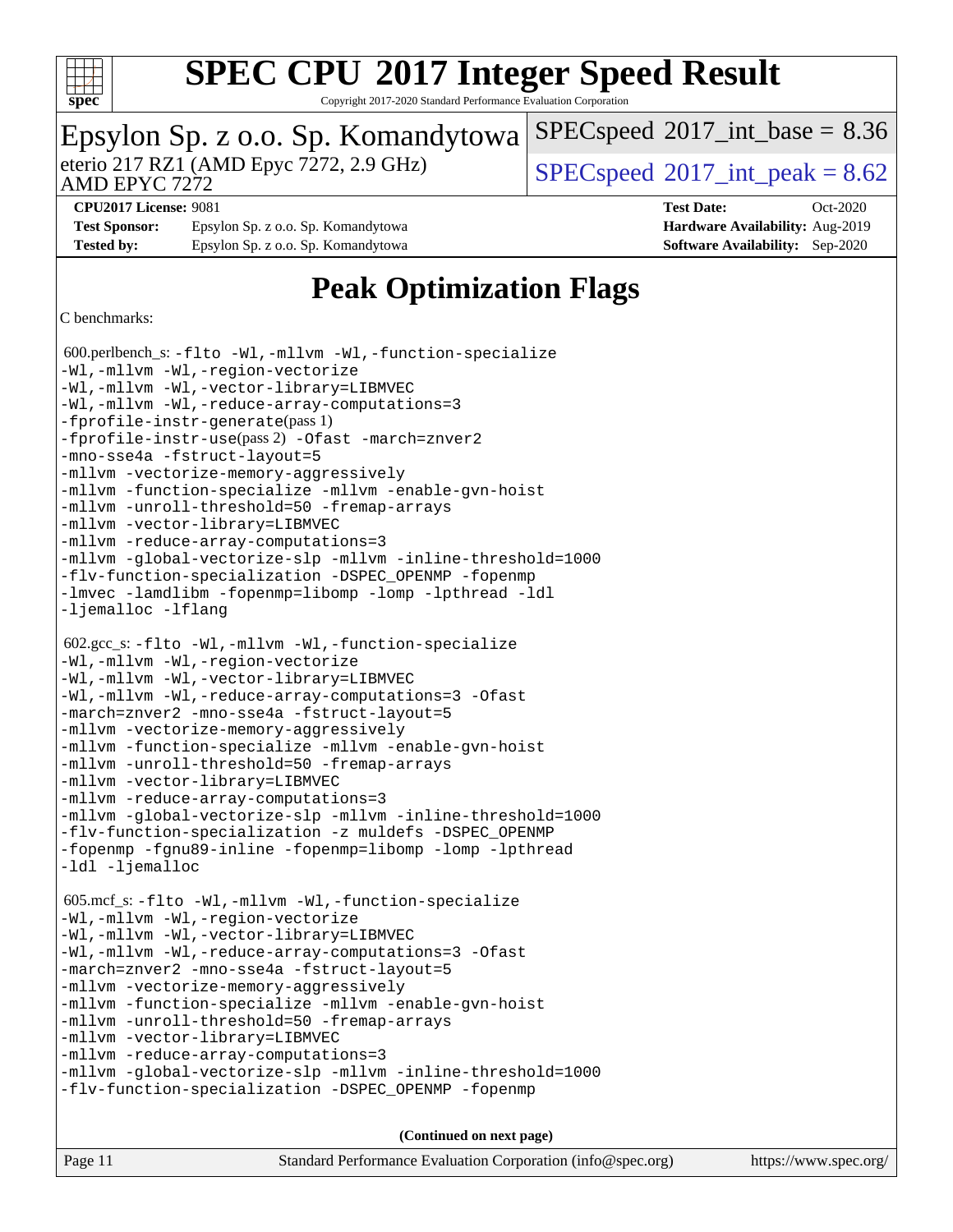

Copyright 2017-2020 Standard Performance Evaluation Corporation

|                                                               | Epsylon Sp. z o.o. Sp. Komandytowa                    | $SPEC speed^{\circ}2017\_int\_base = 8.36$ |            |
|---------------------------------------------------------------|-------------------------------------------------------|--------------------------------------------|------------|
| eterio 217 RZ1 (AMD Epyc 7272, 2.9 GHz)<br>AMD EPYC 7272      |                                                       | $SPEC speed^{\circ}2017\_int\_peak = 8.62$ |            |
| <b>CPU2017 License: 9081</b>                                  |                                                       | <b>Test Date:</b>                          | $Oct-2020$ |
| <b>Test Sponsor:</b>                                          | Epsylon Sp. z o.o. Sp. Komandytowa                    | Hardware Availability: Aug-2019            |            |
| <b>Tested by:</b>                                             | Epsylon Sp. z o.o. Sp. Komandytowa                    | <b>Software Availability:</b> Sep-2020     |            |
|                                                               | <b>Peak Optimization Flags (Continued)</b>            |                                            |            |
| $605 \text{.mcf}\text{ s}$ (continued):<br>-ljemalloc -lflang | -lmvec -lamdlibm -fopenmp=libomp -lomp -lpthread -ldl |                                            |            |

625.x264\_s: Same as 600.perlbench\_s

 $657.xz$  s: basepeak = yes

[C++ benchmarks](http://www.spec.org/auto/cpu2017/Docs/result-fields.html#CXXbenchmarks):

 620.omnetpp\_s: [-flto](http://www.spec.org/cpu2017/results/res2020q4/cpu2017-20201026-24251.flags.html#user_peakCXXOPTIMIZELDFLAGS620_omnetpp_s_aocc-flto) [-Wl,-mllvm -Wl,-function-specialize](http://www.spec.org/cpu2017/results/res2020q4/cpu2017-20201026-24251.flags.html#user_peakLDFLAGS620_omnetpp_s_F-function-specialize_7e7e661e57922243ee67c9a1251cb8910e607325179a0ce7f2884e09a6f5d4a5ef0ae4f37e8a2a11c95fc48e931f06dc2b6016f14b511fcb441e048bef1b065a) [-Wl,-mllvm -Wl,-region-vectorize](http://www.spec.org/cpu2017/results/res2020q4/cpu2017-20201026-24251.flags.html#user_peakLDFLAGS620_omnetpp_s_F-region-vectorize_fb6c6b5aa293c88efc6c7c2b52b20755e943585b1fe8658c35afef78727fff56e1a56891413c30e36b8e2a6f9a71126986319243e80eb6110b78b288f533c52b)

[-Wl,-mllvm -Wl,-vector-library=LIBMVEC](http://www.spec.org/cpu2017/results/res2020q4/cpu2017-20201026-24251.flags.html#user_peakLDFLAGS620_omnetpp_s_F-use-vector-library_0a14b27fae317f283640384a31f7bfcc2bd4c1d0b5cfc618a3a430800c9b20217b00f61303eff223a3251b4f06ffbc9739dc5296db9d1fbb9ad24a3939d86d66)

[-Wl,-mllvm -Wl,-reduce-array-computations=3](http://www.spec.org/cpu2017/results/res2020q4/cpu2017-20201026-24251.flags.html#user_peakLDFLAGS620_omnetpp_s_F-reduce-array-computations_b882aefe7a5dda4e33149f6299762b9a720dace3e498e13756f4c04e5a19edf5315c1f3993de2e61ec41e8c206231f84e05da7040e1bb5d69ba27d10a12507e4) [-Ofast](http://www.spec.org/cpu2017/results/res2020q4/cpu2017-20201026-24251.flags.html#user_peakCXXOPTIMIZE620_omnetpp_s_aocc-Ofast) [-march=znver2](http://www.spec.org/cpu2017/results/res2020q4/cpu2017-20201026-24251.flags.html#user_peakCXXOPTIMIZE620_omnetpp_s_aocc-march_3e2e19cff2eeef60c5d90b059483627c9ea47eca6d66670dbd53f9185f6439e27eb5e104cf773e9e8ab18c8842ce63e461a3e948d0214bd567ef3ade411bf467) [-flv-function-specialization](http://www.spec.org/cpu2017/results/res2020q4/cpu2017-20201026-24251.flags.html#user_peakCXXOPTIMIZE620_omnetpp_s_F-flv-function-specialization) [-mllvm -unroll-threshold=100](http://www.spec.org/cpu2017/results/res2020q4/cpu2017-20201026-24251.flags.html#user_peakCXXOPTIMIZE620_omnetpp_s_F-unroll-threshold_2755d0c78138845d361fa1543e3a063fffa198df9b3edf0cfb856bbc88a81e1769b12ac7a550c5d35197be55360db1a3f95a8d1304df999456cabf5120c45168)

[-mllvm -enable-partial-unswitch](http://www.spec.org/cpu2017/results/res2020q4/cpu2017-20201026-24251.flags.html#user_peakCXXOPTIMIZE620_omnetpp_s_F-enable-partial-unswitch_6e1c33f981d77963b1eaf834973128a7f33ce3f8e27f54689656697a35e89dcc875281e0e6283d043e32f367dcb605ba0e307a92e830f7e326789fa6c61b35d3)

[-mllvm -loop-unswitch-threshold=200000](http://www.spec.org/cpu2017/results/res2020q4/cpu2017-20201026-24251.flags.html#user_peakCXXOPTIMIZE620_omnetpp_s_F-loop-unswitch-threshold_f9a82ae3270e55b5fbf79d0d96ee93606b73edbbe527d20b18b7bff1a3a146ad50cfc7454c5297978340ae9213029016a7d16221274d672d3f7f42ed25274e1d)

[-mllvm -vector-library=LIBMVEC](http://www.spec.org/cpu2017/results/res2020q4/cpu2017-20201026-24251.flags.html#user_peakCXXOPTIMIZE620_omnetpp_s_F-use-vector-library_e584e20b4f7ec96aa109254b65d8e01d864f3d68580371b9d93ed7c338191d4cfce20c3c864632264effc6bbe4c7c38153d02096a342ee92501c4a53204a7871)

[-mllvm -inline-threshold=1000](http://www.spec.org/cpu2017/results/res2020q4/cpu2017-20201026-24251.flags.html#user_peakCXXOPTIMIZE620_omnetpp_s_dragonegg-llvm-inline-threshold_b7832241b0a6397e4ecdbaf0eb7defdc10f885c2a282fa3240fdc99844d543fda39cf8a4a9dccf68cf19b5438ac3b455264f478df15da0f4988afa40d8243bab) -DSPEC OPENMP [-fopenmp](http://www.spec.org/cpu2017/results/res2020q4/cpu2017-20201026-24251.flags.html#user_peakEXTRA_OPTIMIZE620_omnetpp_s_aocc-fopenmp) [-fopenmp=libomp](http://www.spec.org/cpu2017/results/res2020q4/cpu2017-20201026-24251.flags.html#user_peakEXTRA_LIBS620_omnetpp_s_aocc-fopenmp_3eb6ab80166bcc84161ff8c20c8d5bc344f88119f45620444596454f7d72e99b7a0ceefc2d1b4d190bd07306bbfdfc20f11f5a2dc69c9b03c72239f8406741c3) [-lomp](http://www.spec.org/cpu2017/results/res2020q4/cpu2017-20201026-24251.flags.html#user_peakEXTRA_LIBS620_omnetpp_s_F-lomp) [-lpthread](http://www.spec.org/cpu2017/results/res2020q4/cpu2017-20201026-24251.flags.html#user_peakEXTRA_LIBS620_omnetpp_s_F-lpthread) [-ldl](http://www.spec.org/cpu2017/results/res2020q4/cpu2017-20201026-24251.flags.html#user_peakEXTRA_LIBS620_omnetpp_s_F-ldl) [-lmvec](http://www.spec.org/cpu2017/results/res2020q4/cpu2017-20201026-24251.flags.html#user_peakEXTRA_LIBS620_omnetpp_s_F-lmvec) [-lamdlibm](http://www.spec.org/cpu2017/results/res2020q4/cpu2017-20201026-24251.flags.html#user_peakEXTRA_LIBS620_omnetpp_s_F-lamdlibm) [-ljemalloc](http://www.spec.org/cpu2017/results/res2020q4/cpu2017-20201026-24251.flags.html#user_peakEXTRA_LIBS620_omnetpp_s_jemalloc-lib) [-lflang](http://www.spec.org/cpu2017/results/res2020q4/cpu2017-20201026-24251.flags.html#user_peakEXTRA_LIBS620_omnetpp_s_F-lflang)

```
 623.xalancbmk_s: -m32 -flto -Wl,-mllvm -Wl,-function-specialize
-Wl,-mllvm -Wl,-region-vectorize
-Wl,-mllvm -Wl,-vector-library=LIBMVEC
```
[-Wl,-mllvm -Wl,-reduce-array-computations=3](http://www.spec.org/cpu2017/results/res2020q4/cpu2017-20201026-24251.flags.html#user_peakLDFLAGS623_xalancbmk_s_F-reduce-array-computations_b882aefe7a5dda4e33149f6299762b9a720dace3e498e13756f4c04e5a19edf5315c1f3993de2e61ec41e8c206231f84e05da7040e1bb5d69ba27d10a12507e4) [-Ofast](http://www.spec.org/cpu2017/results/res2020q4/cpu2017-20201026-24251.flags.html#user_peakCXXOPTIMIZE623_xalancbmk_s_aocc-Ofast) [-march=znver2](http://www.spec.org/cpu2017/results/res2020q4/cpu2017-20201026-24251.flags.html#user_peakCXXOPTIMIZE623_xalancbmk_s_aocc-march_3e2e19cff2eeef60c5d90b059483627c9ea47eca6d66670dbd53f9185f6439e27eb5e104cf773e9e8ab18c8842ce63e461a3e948d0214bd567ef3ade411bf467) [-flv-function-specialization](http://www.spec.org/cpu2017/results/res2020q4/cpu2017-20201026-24251.flags.html#user_peakCXXOPTIMIZE623_xalancbmk_s_F-flv-function-specialization) [-mllvm -unroll-threshold=100](http://www.spec.org/cpu2017/results/res2020q4/cpu2017-20201026-24251.flags.html#user_peakCXXOPTIMIZE623_xalancbmk_s_F-unroll-threshold_2755d0c78138845d361fa1543e3a063fffa198df9b3edf0cfb856bbc88a81e1769b12ac7a550c5d35197be55360db1a3f95a8d1304df999456cabf5120c45168) [-mllvm -enable-partial-unswitch](http://www.spec.org/cpu2017/results/res2020q4/cpu2017-20201026-24251.flags.html#user_peakCXXOPTIMIZE623_xalancbmk_s_F-enable-partial-unswitch_6e1c33f981d77963b1eaf834973128a7f33ce3f8e27f54689656697a35e89dcc875281e0e6283d043e32f367dcb605ba0e307a92e830f7e326789fa6c61b35d3)

```
-mllvm -loop-unswitch-threshold=200000
```
[-mllvm -vector-library=LIBMVEC](http://www.spec.org/cpu2017/results/res2020q4/cpu2017-20201026-24251.flags.html#user_peakCXXOPTIMIZE623_xalancbmk_s_F-use-vector-library_e584e20b4f7ec96aa109254b65d8e01d864f3d68580371b9d93ed7c338191d4cfce20c3c864632264effc6bbe4c7c38153d02096a342ee92501c4a53204a7871)

```
-mllvm -inline-threshold=1000 -DSPEC_OPENMP -fopenmp
-fopenmp=libomp -lomp -lpthread -ldl -ljemalloc
```
631.deepsjeng\_s: Same as 620.omnetpp\_s

641.leela\_s: basepeak = yes

```
Fortran benchmarks:
```

```
-flto -Wl,-mllvm -Wl,-function-specialize
-Wl,-mllvm -Wl,-region-vectorize -Wl,-mllvm -Wl,-vector-library=LIBMVEC
-Wl,-mllvm -Wl,-reduce-array-computations=3 -ffast-math
-Wl,-mllvm -Wl,-inline-recursion=4 -Wl,-mllvm -Wl,-lsr-in-nested-loop
-Wl,-mllvm -Wl,-enable-iv-split -O3 -march=znver2 -funroll-loops
-Mrecursive -mllvm -vector-library=LIBMVEC
```

| Page 12 | Standard Performance Evaluation Corporation (info@spec.org) | https://www.spec.org/ |
|---------|-------------------------------------------------------------|-----------------------|
|---------|-------------------------------------------------------------|-----------------------|